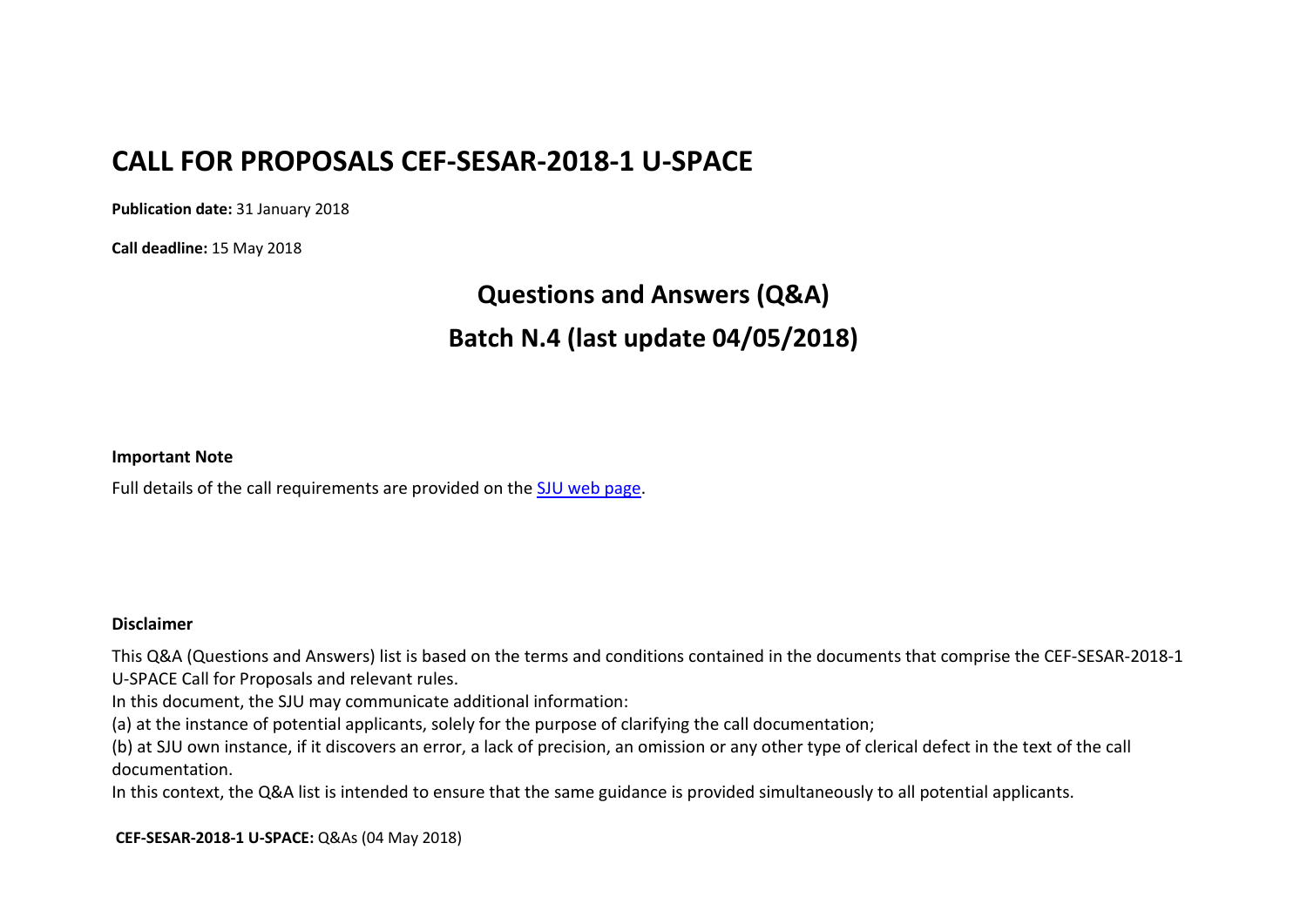| N.             | Question                                                                                                                                                                                     | Answer                                                                                                                                                                                                                                                                                                                                                                                                                                                                                                        |
|----------------|----------------------------------------------------------------------------------------------------------------------------------------------------------------------------------------------|---------------------------------------------------------------------------------------------------------------------------------------------------------------------------------------------------------------------------------------------------------------------------------------------------------------------------------------------------------------------------------------------------------------------------------------------------------------------------------------------------------------|
| $\mathbf{1}$   | What is a Drone Traffic Manager (DTM) compared to a<br>U-space Service Providers?                                                                                                            | Please remind that U2 is about initial services that support the management of drone<br>operations. From the Blueprint we can say a DTM is a specific service provider that<br>provides services essential for the drone traffic management such as flight planning, flight<br>approval, tracking, airspace dynamic information, and procedural interfaces with air traffic<br>control. In addition to the DTM there are other service providers for U-space providing<br>useful services for the operations. |
| $\overline{2}$ | Is Norway eligible as an applicant for this call?                                                                                                                                            | Norway is a country falling within the scope of the European Economic Area and the<br>European Free Trade Association and thus falls within the definition of 'third countries'<br>(see Call for proposals, Section 6.1.2 first paragraph, and footnote 8).<br>For the detailed rules for the potential participation of third countries and entities<br>established in third countries under this call, see section 6.1.2 of the call for proposals<br>(second and third paragraph).                         |
| $\mathbf{3}$   | Is a multiple of participating countries needed in<br>application?<br>Can a consortium be composed by participants from<br>one country? If not how many countries must be in<br>application? | A consortium can be composed of entities forming the consortium from one country if this<br>is a configuration that best delivers the requested scope of work.<br>Please note that for each consortium, at least one of the entities forming the consortium<br>shall be established in an EU Member State (Section 6.1 of the call for proposals).<br>For further guidance on the eligibility criteria, see Section 6 of the call for proposals.                                                              |
| 4              | For how long will activities run?<br>How long will the project run? 1,2 or 3 years? U1 is<br>supposed to be up in 2019.                                                                      | See Technical Specification Section 4.4 where the latest date for administrative closure of<br>the grant is shown as March 2020.                                                                                                                                                                                                                                                                                                                                                                              |
| 5              | Is the U-Space Call open to Israeli participants? I have<br>seen no reference to associated countries in the call<br>text, so I assume it is open to all.                                    | Israel is a country falling within the scope of the European Neighbourhood Policy and thus<br>falls within the definition of third countries<br>(see Call for proposals, Section 6.1.2 first paragraph, footnote 8; and EC: European<br>Neighbourhood Policy available at: https://ec.europa.eu/neighbourhood-<br>enlargement/neighbourhood/countries_en).<br>For the detailed rules for the potential participation of third countries and entities                                                          |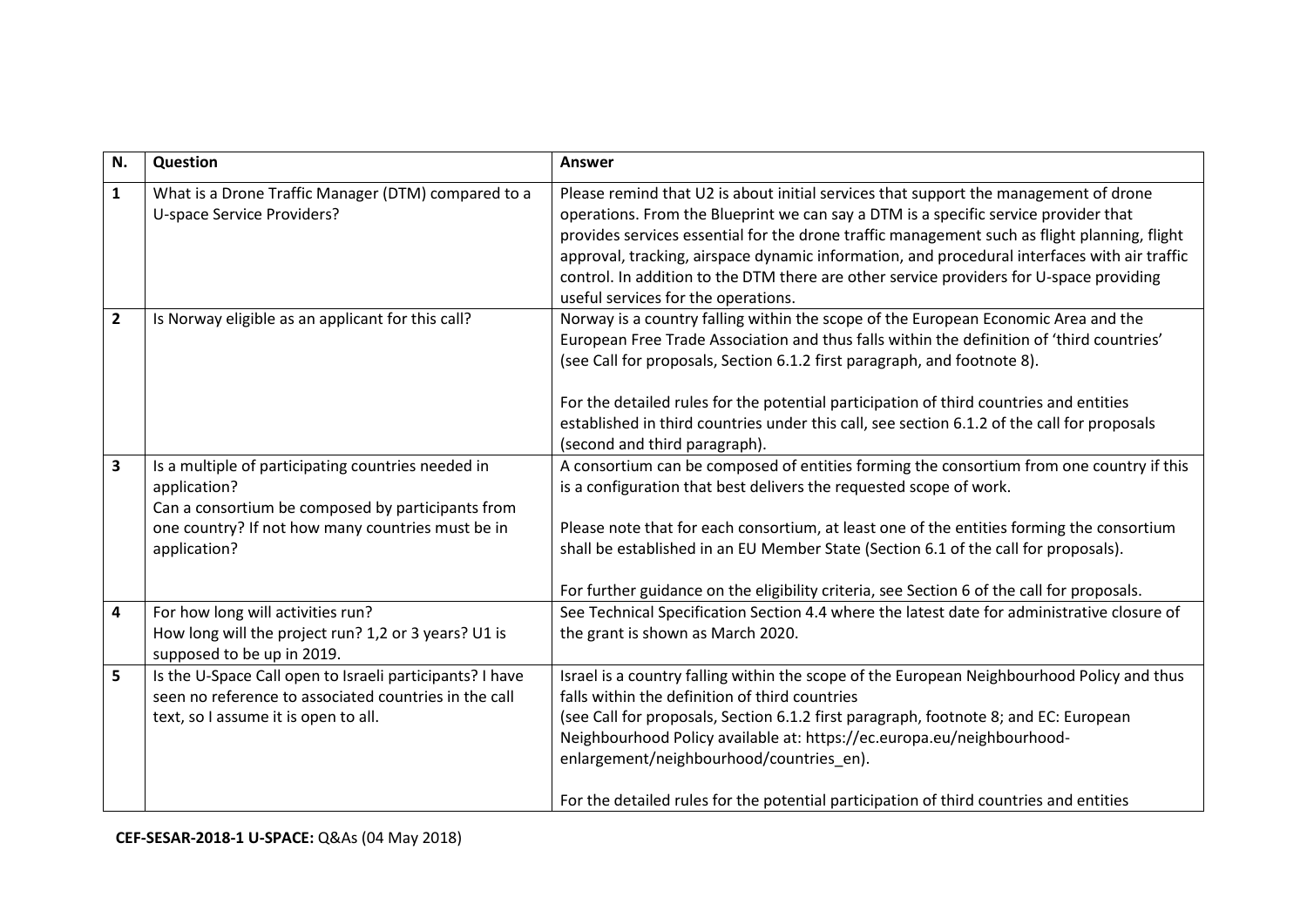|   |                                                            | established in third countries under this call, see section 6.1.2 of the call for proposals        |
|---|------------------------------------------------------------|----------------------------------------------------------------------------------------------------|
|   |                                                            | (second and third paragraph).                                                                      |
| 6 | Does this call follow the H2020 rules? I could not find in | As specified in the Call for proposals, Section 1, the present call is governed by the rules of    |
|   | the text any reference for Horizon or any limitation for   | the SESAR Regulation, CEF Regulation and the Financial Regulation and therefore does not           |
|   | consortium size (other than the obligation to have at list | follow the rules designed specifically for H2020. For more details, please consult the             |
|   | one EU Member state).                                      | relevant reference at page 4 of the Call for proposals.                                            |
|   |                                                            | Guidance on eligible applicants can be found in Section 6.1 of the Call for proposals.             |
| 7 | Pag. 10 of the Application Template presents the model     | We confirm that no online application is required for this call.                                   |
|   | for the Member State Approval. We've made an               | Instead, the model of Member State agreement can be found in the Application form,                 |
|   | internal check. Our State does provide this kind of        | Annex II to the Call of proposals, Section 4.3. It must be dated, signed and sent following        |
|   | Approvals for CEFs actions proposal, but this follows a    | the submission procedure in Section 14 of the Call for proposals.                                  |
|   | process initiated by an online application, which can be   |                                                                                                    |
|   | traced at ministerial level. The approval is released by   |                                                                                                    |
|   | mean of form A2.3. Normally, the online application is     |                                                                                                    |
|   | mandatory (i.e. Application Form Part A - TENtec           |                                                                                                    |
|   | eSubmission module, for CEF SESAR Call 2017). Do you       |                                                                                                    |
|   | confirm that no online application is required?            |                                                                                                    |
| 8 | The Call sets a calendar posing the grant signature        | The SJU will make every effort to ensure there is no undue delay in signing the grant. There       |
|   | event in between October-November 2018 (cfr. § 3           | is no possibility of flexibility to the "fixed milestones" given in the Technical Specifications   |
|   | Timetable). The Technical specification poses a set of     | Section 4.4 and as stated in the call for proposals in Section 6.3 part c) - Eligibility Criteria, |
|   | "fixed milestones" (cfr. § 4.4 Fixed milestones) including | Eligible Activities.                                                                               |
|   | the delivery of the final Study by the end of January      |                                                                                                    |
|   | 2020, i.e. approximately 13-14 months after the            |                                                                                                    |
|   | supposed signature of the grant. Should this event be      |                                                                                                    |
|   | delayed, for any cause, will the "fixed milestones" be     |                                                                                                    |
|   | forwarded accordingly?                                     |                                                                                                    |
| 9 | How will SJU ensure proper coordination,                   | The SJU will provide all Projects access to a collaborative platform for exchange of               |
|   | synchronization, mutual understanding, common              | documentation and inter-project collaboration as described in Section 4.3 of the Technical         |
|   | definitions, same "glossary" and a shared unique           | Specification. Additional details will be provided at the first coordination meeting with the      |
|   | reference in between the 9 Long Term Research              | SJU, subject to award and signature of a grant.                                                    |
|   | projects, the VLD already granted (PODIUM), the one        |                                                                                                    |
|   | being awarded on geofencing (U1?) and the latest           |                                                                                                    |
|   | projects resulting awarded through this call?              |                                                                                                    |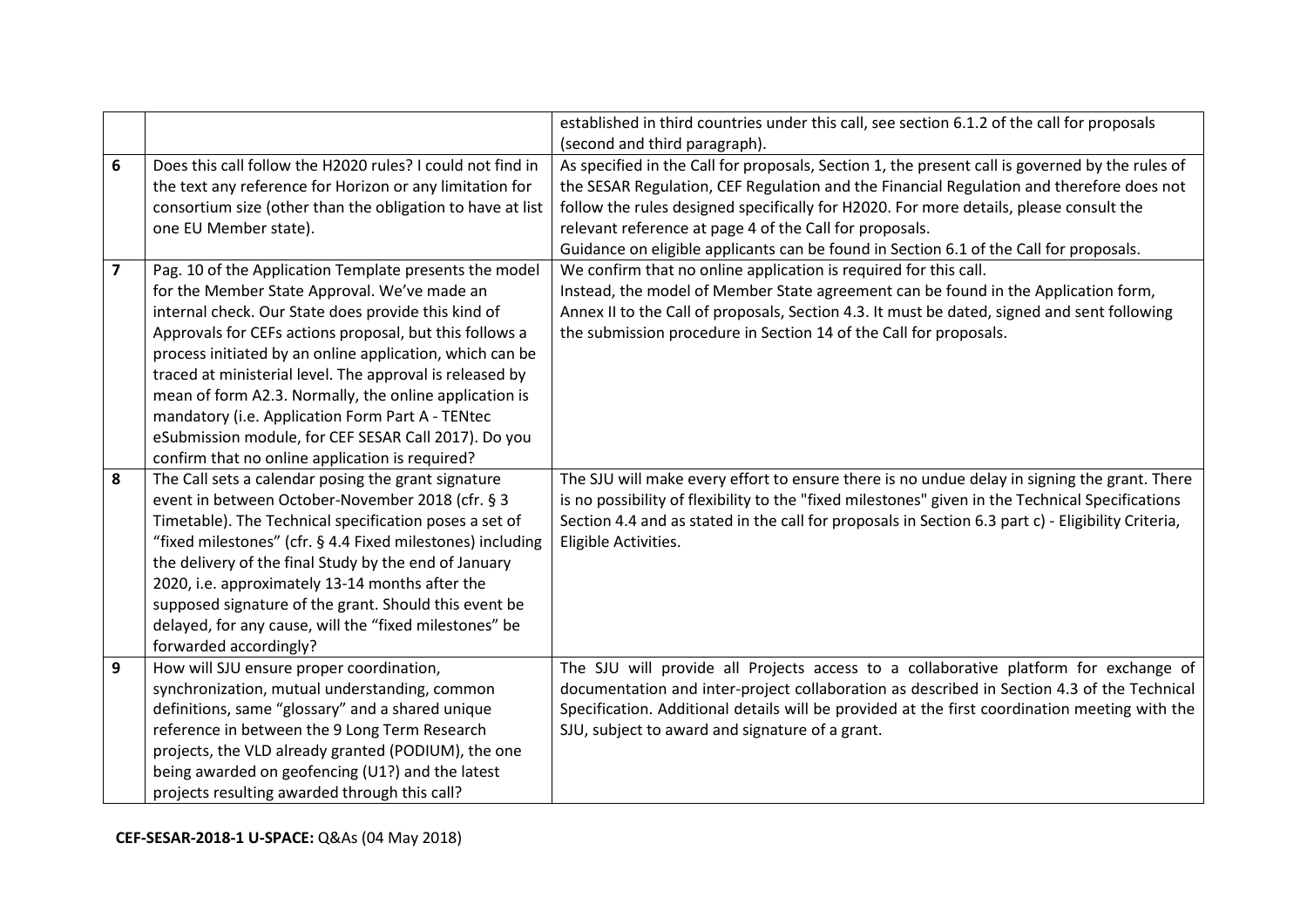| 10 | As a government institution in Switzerland, we are very    | Unfortunately the SJU is not in a position to provide this kind of information to potential |
|----|------------------------------------------------------------|---------------------------------------------------------------------------------------------|
|    | interested in the Drone initiative. We would like to take  | applicants.                                                                                 |
|    | part in a consortium to answer the CEF-SESAR-2018-1        |                                                                                             |
|    | U-SPACE Call. Are you aware of other cities or regions in  |                                                                                             |
|    | Europe that would like to take part in this Call?          |                                                                                             |
| 11 | The call states that: "Only expenditure incurred in EU     | Eligibility criteria are laid down in Section 6 of the Call for proposals.                  |
|    | Member States may be eligible, except where the            | Moreover, as specified in section 9.1, "Proposals must first meet the admissibility         |
|    | project of common interest involves the territory of one   | requirements, as well as the eligibility and selection criteria (of applicants and          |
|    | or more third countries and where the action is            | applications)".                                                                             |
|    | indispensable to the achievement of the project            | The evaluation of the eligibility criteria is performed on each project, independently, and |
|    | concerned"                                                 | based on its own merit.                                                                     |
|    | Also:                                                      |                                                                                             |
|    | "Third countries and entities established in third         |                                                                                             |
|    | countries may participate in actions contributing to       |                                                                                             |
|    | projects of common interest where necessary in order to    |                                                                                             |
|    | achieve the objectives of a given project of common        |                                                                                             |
|    | interest. They may not receive financial assistance        |                                                                                             |
|    | except where it is indispensable to the achievement of     |                                                                                             |
|    | the objectives of a given project of common interest. "    |                                                                                             |
|    | Can you confirm that the evaluation of this criteria (if   |                                                                                             |
|    | the activity is indispensable) will be taken per project   |                                                                                             |
|    | (as an Eligibility criteria) before the evaluation and     |                                                                                             |
|    | scoring of the proposal- or will this be done at the end   |                                                                                             |
|    | together with all other projects to see if there are other |                                                                                             |
|    | projects covering the activity planned in the third        |                                                                                             |
|    | country?                                                   |                                                                                             |
| 12 | Can you clarify how "indispensable" under section 6        | In accordance with Section 6.1.2 of the Call for proposals, third countries and entities    |
|    | ("Eligibility criteria") is interpreted?                   | established in third countries may only participate in actions as part of a consortium with |
|    |                                                            | (an) entity(ies) forming the consortium from one or more EU Member State(s).                |
|    |                                                            | In order to receive financial assistance for this participation, two pre-requisites must be |
|    |                                                            | cumulatively met:                                                                           |
|    |                                                            | 1. the third countries and entities established in third countries' contribution must be    |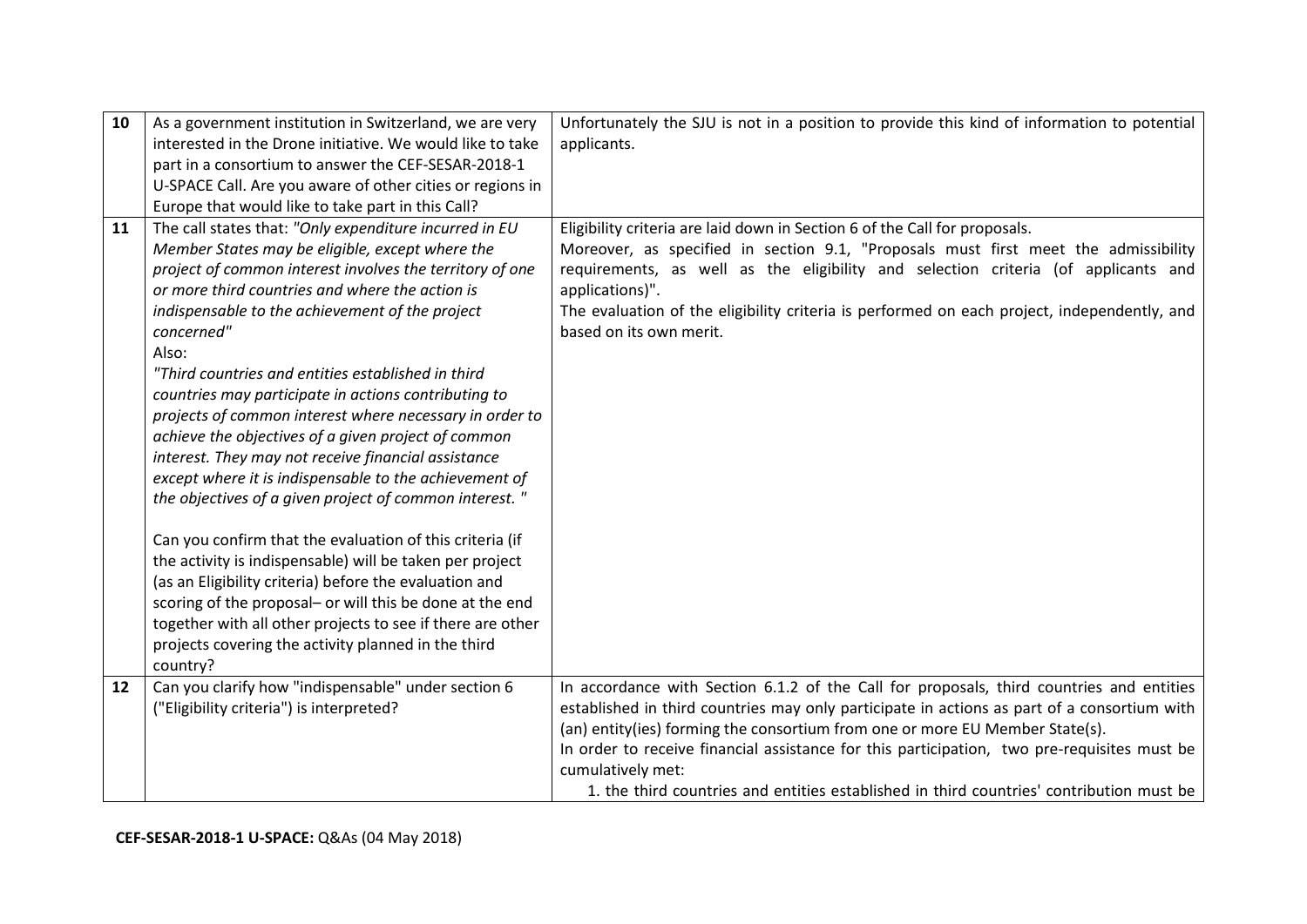| 13 | Can you confirm that the funding rate is 50%, or what<br>does maximum co-financing rate of 50% indicate?                                                                                                                                                                                                                                                                                                            | "necessary", meaning technically essential for the implementation of the project and to<br>achieve the objectives of this project, and<br>2. the third countries and entities established in third countries' contribution must be<br>"indispensable", meaning that a financial assistance is decisive in the provision of this<br>contribution to the project.<br>As specified in the Call for proposals, section 11.3, "The grant will be defined by applying a<br>maximum co-financing rate of 50% to the eligible costs actually incurred and declared by<br>the beneficiary and its affiliated entities".                                                                                                                                                                                                                                                                                              |
|----|---------------------------------------------------------------------------------------------------------------------------------------------------------------------------------------------------------------------------------------------------------------------------------------------------------------------------------------------------------------------------------------------------------------------|-------------------------------------------------------------------------------------------------------------------------------------------------------------------------------------------------------------------------------------------------------------------------------------------------------------------------------------------------------------------------------------------------------------------------------------------------------------------------------------------------------------------------------------------------------------------------------------------------------------------------------------------------------------------------------------------------------------------------------------------------------------------------------------------------------------------------------------------------------------------------------------------------------------|
| 14 | Is a Swiss legal entity eligible only as third country<br>entity? If so, which are the means for demonstrating<br>the necessity of the participation and being therefore<br>eligible for financial assistance (6.1.2)?                                                                                                                                                                                              | See answers to question 5 and 12.                                                                                                                                                                                                                                                                                                                                                                                                                                                                                                                                                                                                                                                                                                                                                                                                                                                                           |
| 15 | Is [an International organisation] an eligible applicant to<br>this call?                                                                                                                                                                                                                                                                                                                                           | As per Section 6.1 of the Call for proposals, International Organisations are not eligible<br>applicants.<br>International Organisation may however be involved in implementing the action under the<br>grant under the provisions governing contracting and sub-contracting under the call for<br>proposals and grant agreement.<br>In the particular case of EUROCONTROL (Founding Member of the SJU) the SJU may<br>systematically involve EUROCONTROL as an integral part of the SJU Coordination with all<br>beneficiaries described in Section 4.1 (Management activities and deliverables) of Annex I-<br><b>Technical Specifications.</b>                                                                                                                                                                                                                                                           |
| 16 | Could you please explain the difference between the<br>following two technical requirements:<br><b>Requirement 1:</b><br>First Layer The Common basis<br>One or more flying demonstrations<br>h. at least one of these two scenarios<br>Scenario 1: at least two U-space service providers<br><b>Requirement 2:</b><br>Second Layer Two focus areas for demonstration<br>Focus Area1: Two or more U-space providers | As specified in Annex I - Technical specifications, Section 3.3 (Page 17) on Second Layer -<br>Focus Area 1: "This focus area deals with the provision of drone traffic management<br>services (DTM) services by two or more different service providers interacting with each<br>other in a common area of interest. This is delivered in addition to the separate provision<br>of other U-space U2 services (e.g. information services) as specified in the common basis<br>(see section 3.2.1 h) above).<br>- All Actions under focus area 1 including "two (2) or more U-space service providers<br>providing drone traffic management services in a shared airspace" shall include at least the<br>following capabilities: sharing of information and data, management of strategic de-<br>confliction, management of changes and updates during the flight, standardisation and<br>regulatory needs." |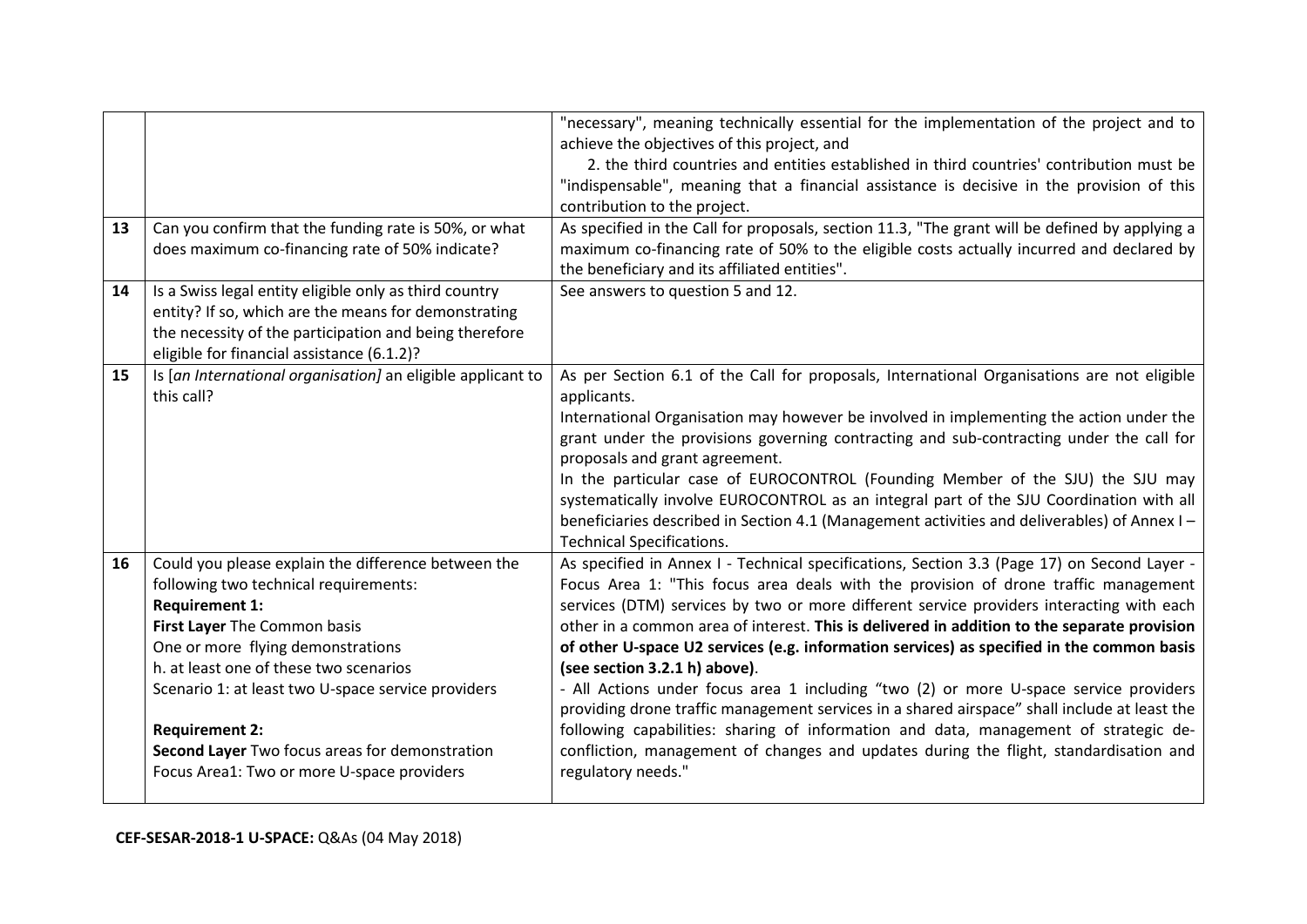| 17 | What are the specific functions of a U-Space Service       | See page 24 of Annex I - Technical specifications.                                             |
|----|------------------------------------------------------------|------------------------------------------------------------------------------------------------|
|    | Provider?                                                  | U-space services provider: an entity providing services to the end user (the drone             |
|    |                                                            | operator or leisure drone user); it might use information from different sources identified    |
|    |                                                            | as data or service providers. These data or service providers are not specific to the U-space  |
|    |                                                            | ecosystem but, there might need to be recognised as reliable or qualified to provide these     |
|    |                                                            | data relevant for U-space.                                                                     |
|    |                                                            | Although each U-space service will be provided by a U-space service provider, this is not a    |
|    |                                                            | one-to-one mapping, as it is likely that a service provider may be able to provide, as part of |
|    |                                                            | their portfolio, many U-space services. A provider may also bring in other providers to        |
|    |                                                            | provider a wider set of services to create their business model."                              |
| 18 | Could you name some companies/institutions that            | See answer to question n.10.                                                                   |
|    | might act as U-Space Service Providers?                    | In addition, this is for applicants to propose entities that have the necessary competencies   |
|    |                                                            | and skills required to deliver the services.                                                   |
|    |                                                            |                                                                                                |
| 19 | In section 9.2.1, paragraph 3 of the Call for proposals    | See Document "European Smart Cities activities", published on the call<br>page                 |
|    | you state that "The proposal shall provide evidence of     | (http://www.sesarju.eu/procurement).                                                           |
|    | synergies between at least two of the sectors covered      |                                                                                                |
|    | by Connecting European Facility Regulation and/or          |                                                                                                |
|    | other Union Programmes, e.g. "Smart Cities", H2020         |                                                                                                |
|    | programme, SESAR project."                                 |                                                                                                |
|    | Could you clarify what exactly do you mean with "Smart     |                                                                                                |
|    | cities"?                                                   |                                                                                                |
|    |                                                            |                                                                                                |
| 20 | To fulfil requirements for application, shall we interpret | See answers to question 1 and 17. As a consequence, the focus area 2 is about having two       |
|    | that (#1) at least two U-space service providers (as legal | (2) or more DTM in a same geographical area. This only requires having at least two            |
|    | entities) shall be part of the consortium of a specific    | different DTM systems/products and related organisation integrated in the demonstration.       |
|    | proposal submission, or what is required by SESAR is to    |                                                                                                |
|    | have (#2) at least two U-Space services, as                |                                                                                                |
|    | functionalities for end user (drone operator or leisure    |                                                                                                |
|    | drone user)? The latter interpretation would imply that    |                                                                                                |
|    | two or more U-Space services will be integrated and        |                                                                                                |
|    | offered in the demonstration by the consortium, but as     |                                                                                                |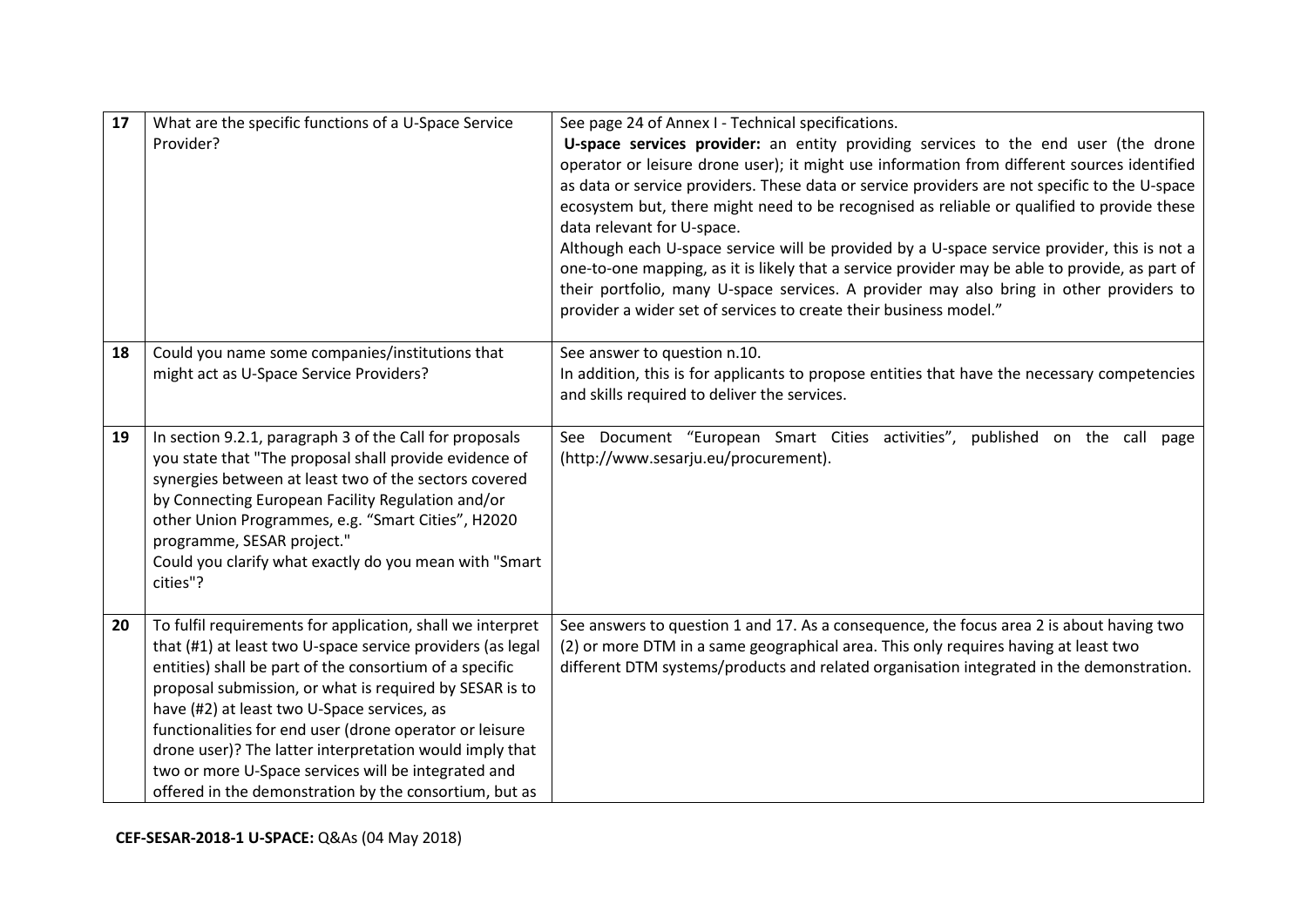|    | a means of products, not as legal entities: through APIs<br>and access to the U-space services (e.g. Unifly's Pro<br>Mobile app, Altitude Angel's Guardian app, Airmap app,<br>etc.) and the integration of these apps into the<br>demonstrator, but without including those companies<br>(as legal entities) as part of the consortium. As the |                                                                                                                                                                                       |
|----|-------------------------------------------------------------------------------------------------------------------------------------------------------------------------------------------------------------------------------------------------------------------------------------------------------------------------------------------------|---------------------------------------------------------------------------------------------------------------------------------------------------------------------------------------|
|    | rationale of the call is to create a future for an open                                                                                                                                                                                                                                                                                         |                                                                                                                                                                                       |
|    | market where multiple U-space service providers give<br>U-space services and are compatible in shared airspace                                                                                                                                                                                                                                  |                                                                                                                                                                                       |
|    | due to U-space protocol standardisation and not due to<br>business partnerships between or among U-Space                                                                                                                                                                                                                                        |                                                                                                                                                                                       |
|    | service providers (companies), #2 would be our                                                                                                                                                                                                                                                                                                  |                                                                                                                                                                                       |
|    | interpretation, but could you please clarify what exactly<br>do you mean under section 3.2, 1i in the Technical                                                                                                                                                                                                                                 |                                                                                                                                                                                       |
|    | Specifications (i.e. "Demonstration(s) shall include: - the                                                                                                                                                                                                                                                                                     |                                                                                                                                                                                       |
|    | use of drones from two (2) or more different<br>manufacturers"? If interpretation #2 is correct how will                                                                                                                                                                                                                                        |                                                                                                                                                                                       |
|    | this be considered in the evaluation phase? As a                                                                                                                                                                                                                                                                                                |                                                                                                                                                                                       |
|    | weakness (and thus a reason for a lower score), or as a<br>strength (and thus a reason for a higher score)?                                                                                                                                                                                                                                     |                                                                                                                                                                                       |
|    |                                                                                                                                                                                                                                                                                                                                                 |                                                                                                                                                                                       |
| 21 | Analysing the ongoing U-Space SESAR projects which<br>have won funding in previous calls (slides 24-25-26;                                                                                                                                                                                                                                      | There is no consideration of the EU state in which previous SESAR projects are being<br>conducted in the declared admissibility, eligibility, exclusion, selection and award criteria |
|    | https://www.sesarju.eu/sites/default/files/documents/                                                                                                                                                                                                                                                                                           | for this call. The applicable criteria are declared in Sections 5-9 of the call for proposals                                                                                         |
|    | events/U-space%20Call%20Infoday.pdf), there is the                                                                                                                                                                                                                                                                                              | document and these will be the only criteria used.                                                                                                                                    |
|    | impression that some EU Member States (such as, for                                                                                                                                                                                                                                                                                             |                                                                                                                                                                                       |
|    | example "Benelux", France, Spain, Germany, Italy,                                                                                                                                                                                                                                                                                               |                                                                                                                                                                                       |
|    | Switzerland, and Denmark) have been preferred and<br>might be preferred by SESAR respect to others (such as,                                                                                                                                                                                                                                    |                                                                                                                                                                                       |
|    | for example, Greece, Cyprus, Romania, Bulgaria)? We                                                                                                                                                                                                                                                                                             |                                                                                                                                                                                       |
|    | are asking this question as (A) 5 different EU Member                                                                                                                                                                                                                                                                                           |                                                                                                                                                                                       |
|    | States are not that many, and (B) during the open day                                                                                                                                                                                                                                                                                           |                                                                                                                                                                                       |
|    | we heard that "All Actions shall coordinate with other                                                                                                                                                                                                                                                                                          |                                                                                                                                                                                       |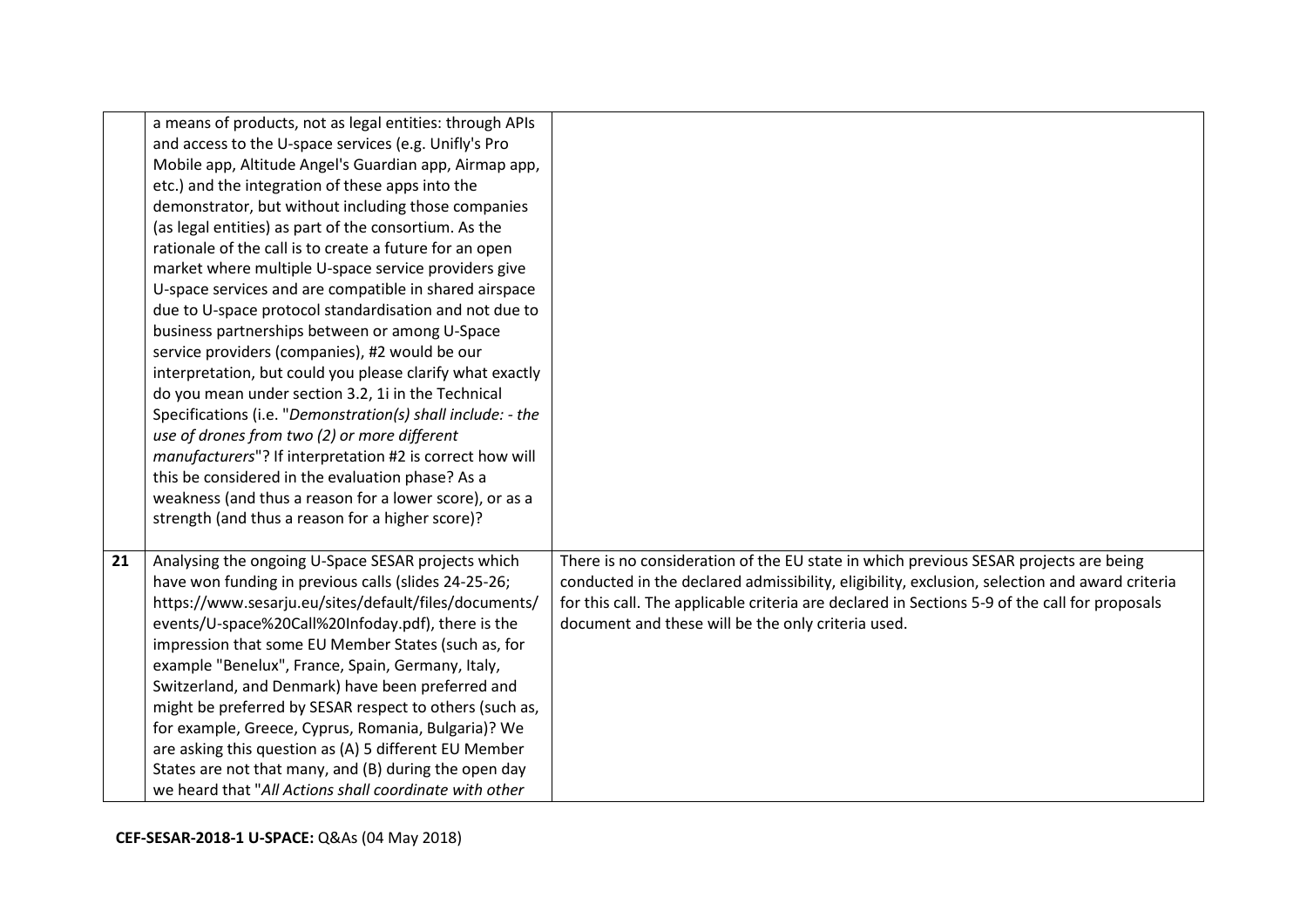|    | projects also from previous calls", thus from those of     |                                                                                               |
|----|------------------------------------------------------------|-----------------------------------------------------------------------------------------------|
|    | slides 24-25-26 of link above, that take place in          |                                                                                               |
|    | countries listed above. We wonder if a proposal for a      |                                                                                               |
|    | demonstrator in a country that was not represented in      |                                                                                               |
|    | winning consortia of previous calls will be considered by  |                                                                                               |
|    | SESAR as a weakness or as a strength as it adds activity   |                                                                                               |
|    | to a EU Member not involved on a U-Space funded            |                                                                                               |
|    | project so far?                                            |                                                                                               |
| 22 | In the Call for proposals under eligibility criteria it    | The EU Member States "concerned" by the Action are those where Demonstration                  |
|    | stated "In accordance with the SPD 2018-2020 and           | activities are proposed to take place. Consequently, it is NOT required that an applicant     |
|    | pursuant to Article 9 of the CEF Regulation6, only those   | from an EU Member State, not concerned with the activities being performed, supply an         |
|    | proposals submitted by one of the following types of       | agreement.                                                                                    |
|    | applicants are eligible: - a consortium of public or       |                                                                                               |
|    | private undertakings or bodies (hereinafter individually   |                                                                                               |
|    | as "an entity forming the consortium") with the            |                                                                                               |
|    | agreement of all the EU Member State(s) concerned ".       |                                                                                               |
|    | Does this mean that not only the agreement of the EU       |                                                                                               |
|    | Member State where the demonstration will actually         |                                                                                               |
|    | take place is needed (let's suppose Bulgaria), but if the  |                                                                                               |
|    | consortium is made of N companies from M EU                |                                                                                               |
|    | Member States, those N companies all have to have the      |                                                                                               |
|    | agreement for all the M EU Member States? Our              |                                                                                               |
|    | concerns is that this requirement will create a barrier to |                                                                                               |
|    | SMEs and give a huge advantage to big corporations or      |                                                                                               |
|    | monopolistic ANSPs, who have direct contact and fast       |                                                                                               |
|    | access with these offices.                                 |                                                                                               |
| 23 | What is the purpose of this document (Frequently           | All questions asked, and not only frequent ones, are published in this document on the SJU    |
|    | Asked Questions - FAQs)? Is SJU providing individual       | public web and, for the purpose of clarity, the document has been renamed "Questions &        |
|    | answers to applicants?                                     | Answers".                                                                                     |
|    |                                                            | In line with the principles of equal treatment and good administration, as set in Articles 96 |
|    |                                                            | and 112 of the Financial Regulation and 160 of its Rules of Application, the SJU publishes    |
|    |                                                            | frequently on its public web the full set of answers to questions received during the         |
|    |                                                            | submission phase and does not provide individual answers to applicants.                       |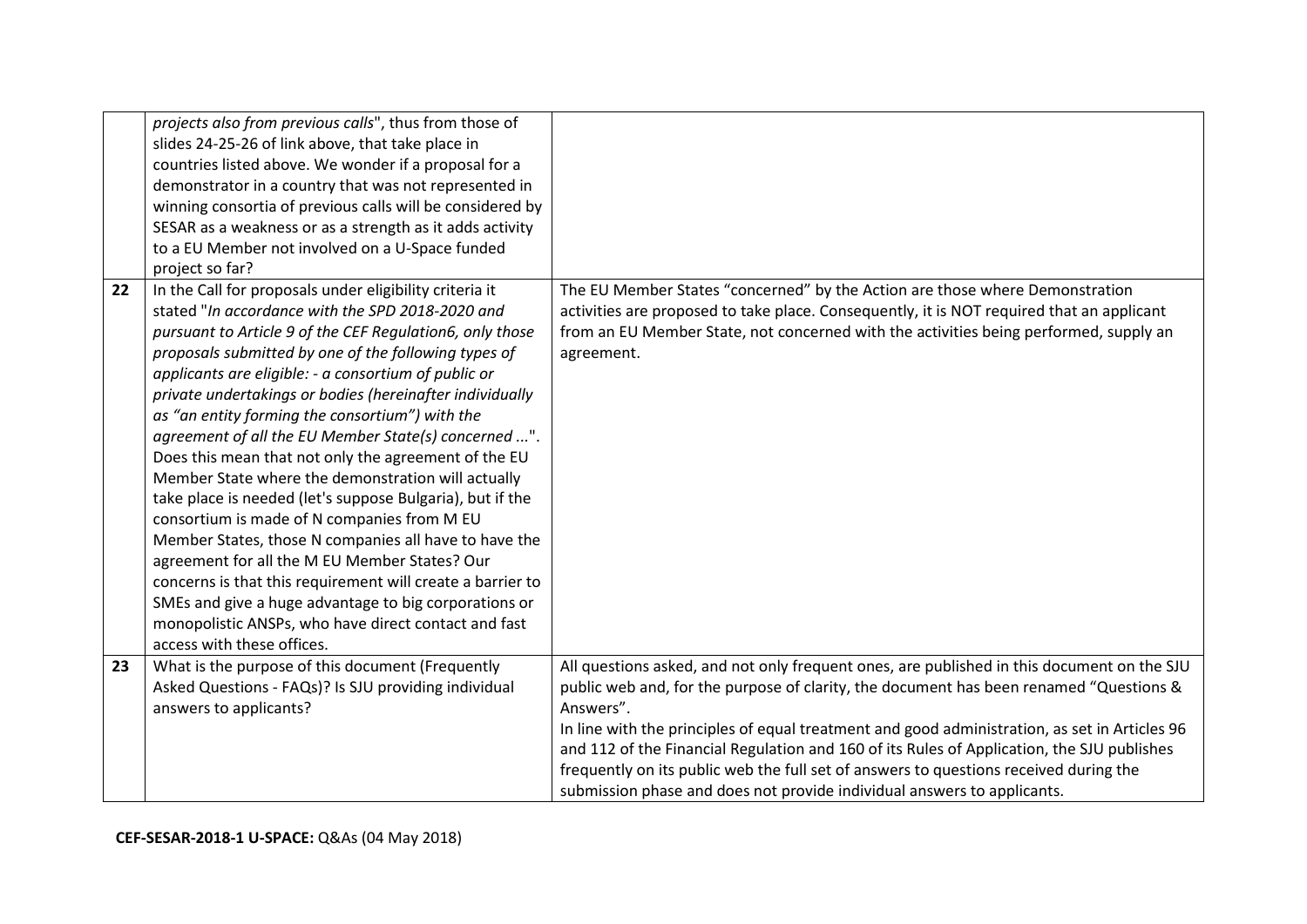|    |                                                            | As stated in the Call for Proposals: "Questions shall be addressed to info-call@sesarju.eu  |
|----|------------------------------------------------------------|---------------------------------------------------------------------------------------------|
|    |                                                            | and answers will be regularly published in http://www.sesarju.eu/procurement".              |
| 24 | Is Switzerland eligible to apply for CEF-SESAR-2018-1 U-   | See answer to question n.2                                                                  |
|    | Space call? Switzerland is an EFTA member and not a        |                                                                                             |
|    | fully EU member.                                           |                                                                                             |
| 25 | Under Financial Provisions (section 11 of the Call for     | See answer to question 13. Moreover, there is no difference in financing based on the legal |
|    | proposals document) it is stated: "The grant will be       | nature of the beneficiary.                                                                  |
|    | defined by applying a maximum co-financing rate of         |                                                                                             |
|    | 50% to the eligible costs actually incurred and declared   |                                                                                             |
|    | by the beneficiary and its affiliated entities". Does this |                                                                                             |
|    | mean that only a 50% of SESAR JU financing is granted      |                                                                                             |
|    | to all consortium partners in any case, no matter what     |                                                                                             |
|    | kind of partner it is (Research institute, SMEs) ?         |                                                                                             |
| 26 | Our consortium is formed by companies and one              | Please see answers to question 22 and 27. Apart from the Agreement of the Member            |
|    | university from three different countries, but the         | State(s) concerned, please note the requirement of a letter of support from the National    |
|    | demonstrator is planned in only one country. How           | Supervisory Authority of the State where the activities are proposed to be performed        |
|    | many Approvals or any declarations/agreements from         | (Section 8.2 of the Call).                                                                  |
|    | government do we need to deliver?                          |                                                                                             |
| 27 | In "Infoday" presentations, page 56, there is              | Please see answers to questions 22 and 26. Agreement is required from EU Member             |
|    | mentioned: "A consortium of public or private              | State(s) in which demonstration activities will take place. Agreements referred to in       |
|    | undertakings or bodies with the agreement of all the EU    | Sections 6.1 and 6.2.1 of the Call address the same type of the agreement.                  |
|    | Member State(s) concerned." followed by "The               |                                                                                             |
|    | application must contain the agreement of the EU MS        |                                                                                             |
|    | where the activities will be performed." The activities,   |                                                                                             |
|    | however, are not specified. If all is related just to the  |                                                                                             |
|    | place of the demonstrator and flying UAVs, then I          |                                                                                             |
|    | understand we need to provide an Approval only from        |                                                                                             |
|    | one State where the demonstrator will be                   |                                                                                             |
|    | situated/performing demonstrations. Is this correct?       |                                                                                             |
|    | Does the Approval mean the same as an agreement in         |                                                                                             |
|    | statements above?                                          |                                                                                             |
| 28 | With reference to section 8.1 of the Call for Proposals.   | According to the Call for proposals the requirement applies to each entity forming the      |
|    | We are preparing a proposal encompassing many              | consortium.                                                                                 |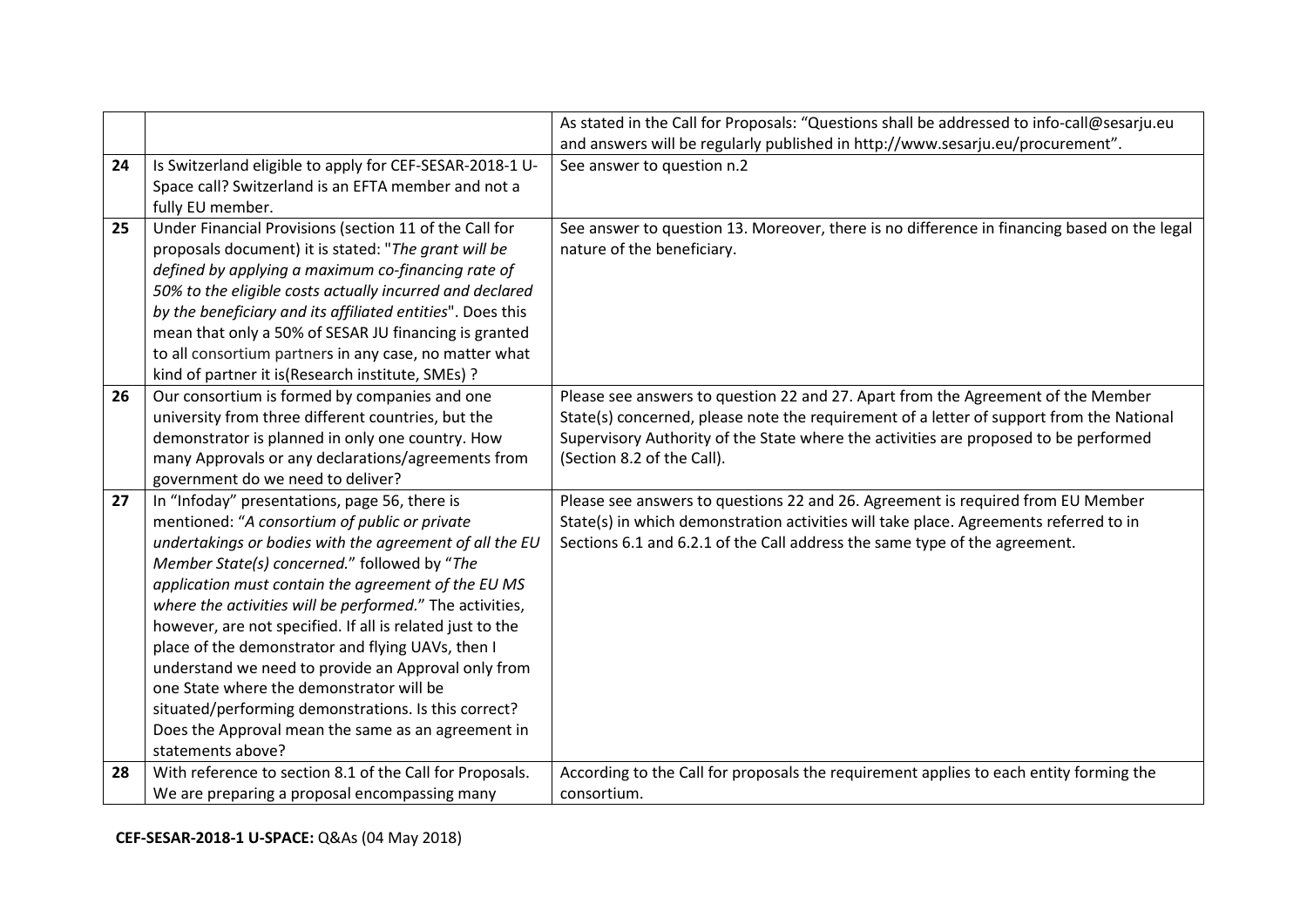|    | companies, some of them with a very small                  |                                                                                                 |
|----|------------------------------------------------------------|-------------------------------------------------------------------------------------------------|
|    | contribution to the global project. Being the expected     |                                                                                                 |
|    | grant for the whole project bigger than 750.000 EUR,       |                                                                                                 |
|    | can you please confirm that all and each of the entities   |                                                                                                 |
|    | forming the consortium have to provide the audit           |                                                                                                 |
|    | report on their last financial year for which the accounts |                                                                                                 |
|    | were closed, even if their contribution to the project is  |                                                                                                 |
|    | small (for instance, lower than 80.000 EUR)?               |                                                                                                 |
| 29 | We plan to submit an application for the call CEF-         | 1. This is the choice of the applicant and the SJU will not evaluate the choice made only the   |
|    | SESAR-2018-1 U-SPACE.                                      | ability to meet the requirements in accordance with the declared criteria in the call.          |
|    | Before stating a such decision, we have some questions     | However, please note that subcontracting cannot cover core tasks of the action. Please          |
|    | about this call:                                           | consult also answer to Q29.                                                                     |
|    | Is it preferable to integer U-Space services<br>1.         | 2. See Page 10 of the Application Form (Annex II).                                              |
|    | suppliers as full members of a consortium or as            | 3. No, and the agreement of the Member State provided in point 2 above shall be that of         |
|    | subcontractors?                                            | the state(s) in which the demonstrations are proposed to be performed.                          |
|    | Page 8, "agreement of the EU Member State":<br>2.          | 4. Eligible costs are costs actually incurred by the beneficiary of a grant, which meet all the |
|    | what is the expected level of agreement? Regulations       | criteria laid down in Article 126(2) of the Financial Regulation. Eligible costs may take       |
|    | authorities? Others?                                       | exclusively the form of direct costs, i.e. those specific costs that are directly linked to the |
|    | 3.<br>Page 9, "The awarded projects shall perform full     | implementation of the action and can therefore be attributed directly to it. Costs of           |
|    | demonstration activities within their host EU Member       | research are not eligible due to this call being governed by CEF rules.                         |
|    | State by August 2019" : does the applicant have to do      | 5. Target level of TRL8 that is applicable at the System level, leaving flexibility for         |
|    | the demonstration in the country of the entity that        | integration of modified sub-systems. Proposals will be assessed against the award criteria      |
|    | submits the application?                                   | declared in the call - see Page 15, including "The proposal is sufficiently ambitious and       |
|    | Page 17, "costs of research activities are not<br>4.       | credible to add substantial value to Europe if deployed at a wide scale and also has the        |
|    | eligible": what are the expenditures considered as         | potential to move to market take-up (B2B or B2C) within 36 months".                             |
|    | eligible for the funding by SJU (logistic workload for the | 6. Yes. In support of their Studies, Actions shall perform full demonstration activities within |
|    | preparation of operations, specific material renting,      | their host EU Member State by August 2019 and deliver to the SJU an initial study report,       |
|    | environmental studies, permitting, specific material       | concentrating on the results of the demonstration activities, in September 2019.                |
|    | integration, etc)?                                         | 7. Please note that location is a crucial element for achieving the overall call objective      |
|    | 5.<br>Annex I, page 7, "Technology Readiness Level         | leading to the establishment of between 5 and 10 sites undertaking pilot activities located     |
|    | (TRL8)": linked with the previous question, do we have     | in 5 different EU Member States. Thus, the location/s must be specified in the proposal.        |
|    | a flexibility for the targeted actions? It is mentioned    | Providing alternative locations in a proposal has not been requested and will not be            |
|    | TRL8, but is this level applicable for subsystems or for   | considered. You may submit a proposal that links together demonstrations in two or more         |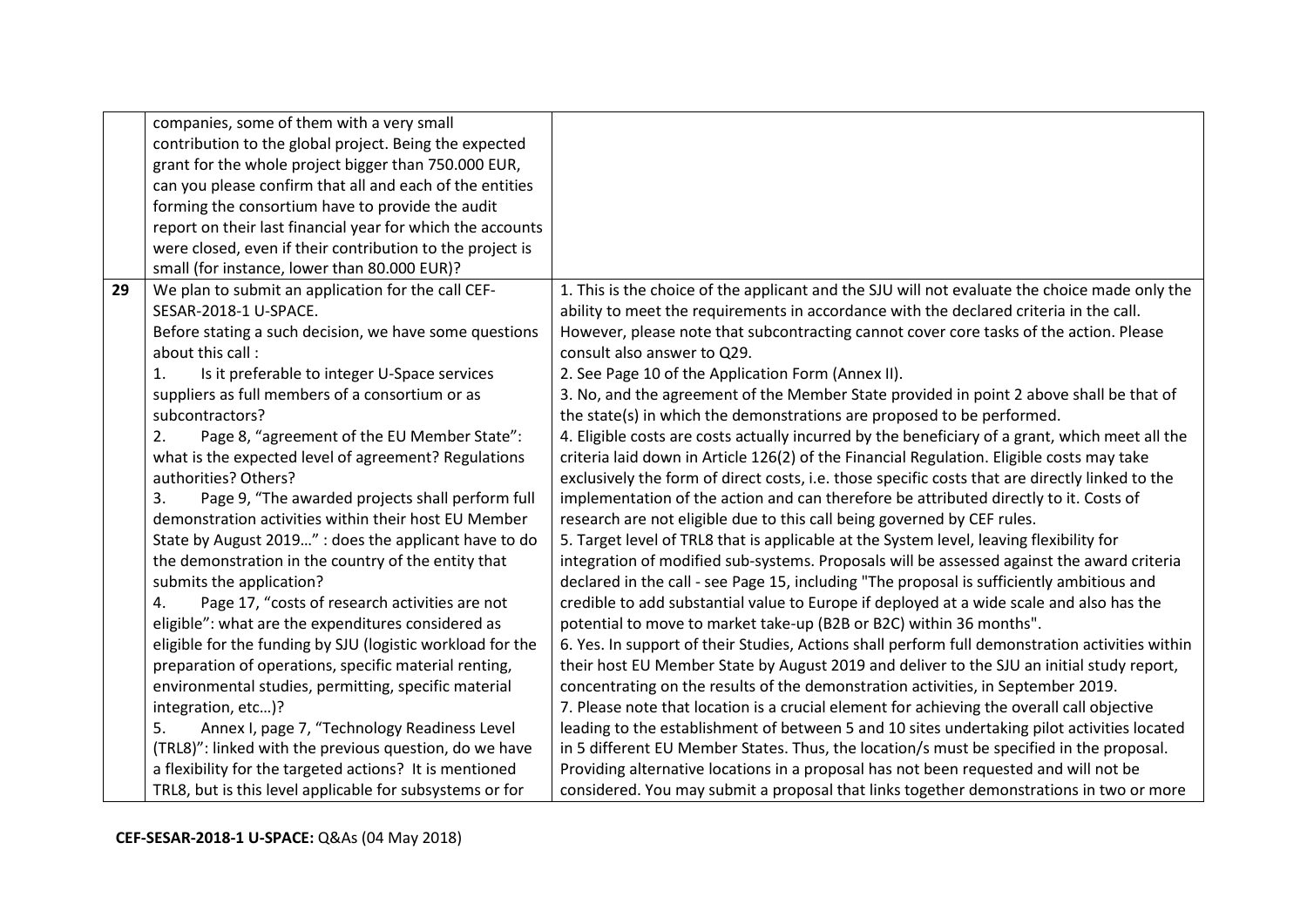|    | the whole system? In other terms, are the IVV activities<br>at system level eligible for adding specific subsystems in<br>relation with U-Space? Do some limited modifications<br>of subsystems in order to integer them in the system be                                                                                                                                                                                                                                                                                                                                                                                                                                                                                                                                                                                                                             | Member States, either with or without cross border operations.                                                                                                                                                                                                                                                                                                                                                                                                                                                                                                                                                                                                                                                                                                                                                                                                                                  |
|----|-----------------------------------------------------------------------------------------------------------------------------------------------------------------------------------------------------------------------------------------------------------------------------------------------------------------------------------------------------------------------------------------------------------------------------------------------------------------------------------------------------------------------------------------------------------------------------------------------------------------------------------------------------------------------------------------------------------------------------------------------------------------------------------------------------------------------------------------------------------------------|-------------------------------------------------------------------------------------------------------------------------------------------------------------------------------------------------------------------------------------------------------------------------------------------------------------------------------------------------------------------------------------------------------------------------------------------------------------------------------------------------------------------------------------------------------------------------------------------------------------------------------------------------------------------------------------------------------------------------------------------------------------------------------------------------------------------------------------------------------------------------------------------------|
|    | eligible?<br>Annex I, page 21, "Completion of demonstration<br>6.<br>activities" : Is the lasted date (August 2019)<br>compulsory?<br>Annex2, page 16, description of the action":<br>7.<br>what is our level of flexibility about the localisation and<br>the dimension of the actions? Concretely, we plan two<br>areas for the actions (either Italy or France): could we<br>mention this alternative in the annex 2 and give our<br>final choice in the Study Plan submitted in February<br>2019?                                                                                                                                                                                                                                                                                                                                                                 |                                                                                                                                                                                                                                                                                                                                                                                                                                                                                                                                                                                                                                                                                                                                                                                                                                                                                                 |
| 30 | Our understanding has been that drone operations,<br>telecom services, and use case owner interest can be<br>addressed through a) partnership (and not consortium<br>membership) where no money is transferred and b)<br>subcontracting when costs need to be covered, e.g. for<br>drone operations and telecom services. We see that<br>although central to the Action, they are not necessarily<br>"Core".<br>Main question: how is "Core service" defined?<br>Pragmatic questions:<br>1. Can a drone operator be a part of the Action without<br>being a consortium member, i.e. charge for modifying<br>their drone, and operate it as part of a use case in the<br>Action, and charge a consortium member coordinating<br>drone operations for service? Or is the drone operator's<br>role seen as "Core", and the drone operator should join<br>the consortium? | Core activities are activities on which the achievement of the objectives of the action<br>directly depends. Subcontracting is allowed for tasks which are auxiliary to the main object<br>of the project. Their purpose is to facilitate/make possible the core activities. Please note<br>that all entities performing the core activities must be members of the Consortium. To your<br>pragmatic questions:<br>A drone operator's role is considered to be a core activity.<br>The nature of the involvement of a telecom operator (whether it is a core activity or an<br>auxiliary one) might depend on the technological solutions proposed, for what a conclusive<br>answer can be given only based o a more detailed description of the service/equipment to<br>be provided.<br>The described involvement of a police force or other authority is considered to be a core<br>activity. |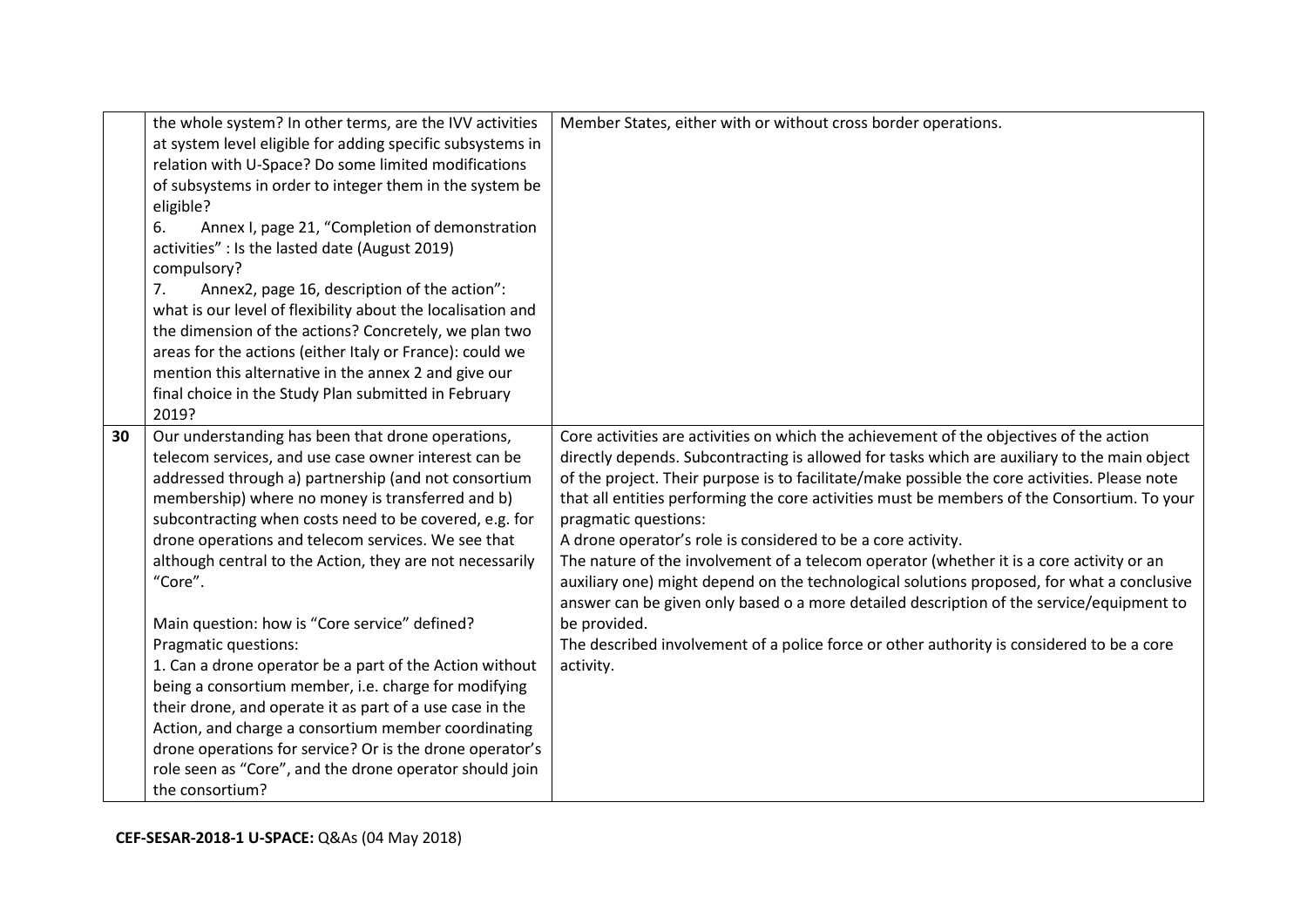|    | 2. Can a telecom operator supply sell 3G/4G modems,        |                                                                                              |
|----|------------------------------------------------------------|----------------------------------------------------------------------------------------------|
|    | potentially with custom firmware to the drone              |                                                                                              |
|    | operators and UTM service suppliers for the C2 links,      |                                                                                              |
|    | and charge a consortium member for the products and        |                                                                                              |
|    | services without being a member of the consortium, or      |                                                                                              |
|    | is this seen as "Core", and the telecom operator should    |                                                                                              |
|    | join the consortium?                                       |                                                                                              |
|    | 3. If the police force or other authority is part of a use |                                                                                              |
|    | case and uses a consortium member's UTM service to         |                                                                                              |
|    | interact with the other drones in the use case $-$ a use   |                                                                                              |
|    | case which is part of the Action - does the police need    |                                                                                              |
|    | to be a consortium member a) if they charge for their      |                                                                                              |
|    | participation, b) if they do not charge for their          |                                                                                              |
|    | participation?                                             |                                                                                              |
| 31 | In the frame of the call CEF-SESAR-2018-1, we are          | As long as the obligations for flying and contribution to the initial Study Report are fully |
|    | setting up flying demonstrations. Most of the flights will | met then additional opportunities to perform flying demonstrations after the summer of       |
|    | happen in the summer 2019 to be able to submit             | 2019, and that are performed in support of bringing additional and relevant outcomes, can    |
|    | tangible results by September 2019, as requested by        | be included in the proposed scope and reported within the final Study Report of January      |
|    | the Call. However, we see the opportunity to fly           | 2020.                                                                                        |
|    | another demonstration in October 2019 to bring in new      |                                                                                              |
|    | and relevant outcomes to the final report of January       |                                                                                              |
|    | 2020. Would that timeline be acceptable, considering       |                                                                                              |
|    | the second set of flights will bring extra value to the    |                                                                                              |
|    | first version of the report?                               |                                                                                              |
| 32 | In the "Checklist for Applicants" (Annex II - Grant        | Professional indemnity insurance provides your business with protection against claims for   |
|    | Application Form) under point 3 is requested an            | financial loss, bodily/personal injury or property damage arising from an act, error or      |
|    | "appropriate statement from banks or tax declaration       | omission in the performance of professional services. Your bank should be able to provide    |
|    | or evidence of professional risk indemnity insurance"      | this document (each bank has their own template). Each entity of the Consortium has to       |
|    | making reference to "section 9.1 CFP". As in point 9.1     | provide a separate document.                                                                 |
|    | there is no reference to this document, we kindly ask      |                                                                                              |
|    | you to clarify:                                            |                                                                                              |
|    | a) which kind of document we need to produce;              |                                                                                              |
|    | b) if a template is available;                             |                                                                                              |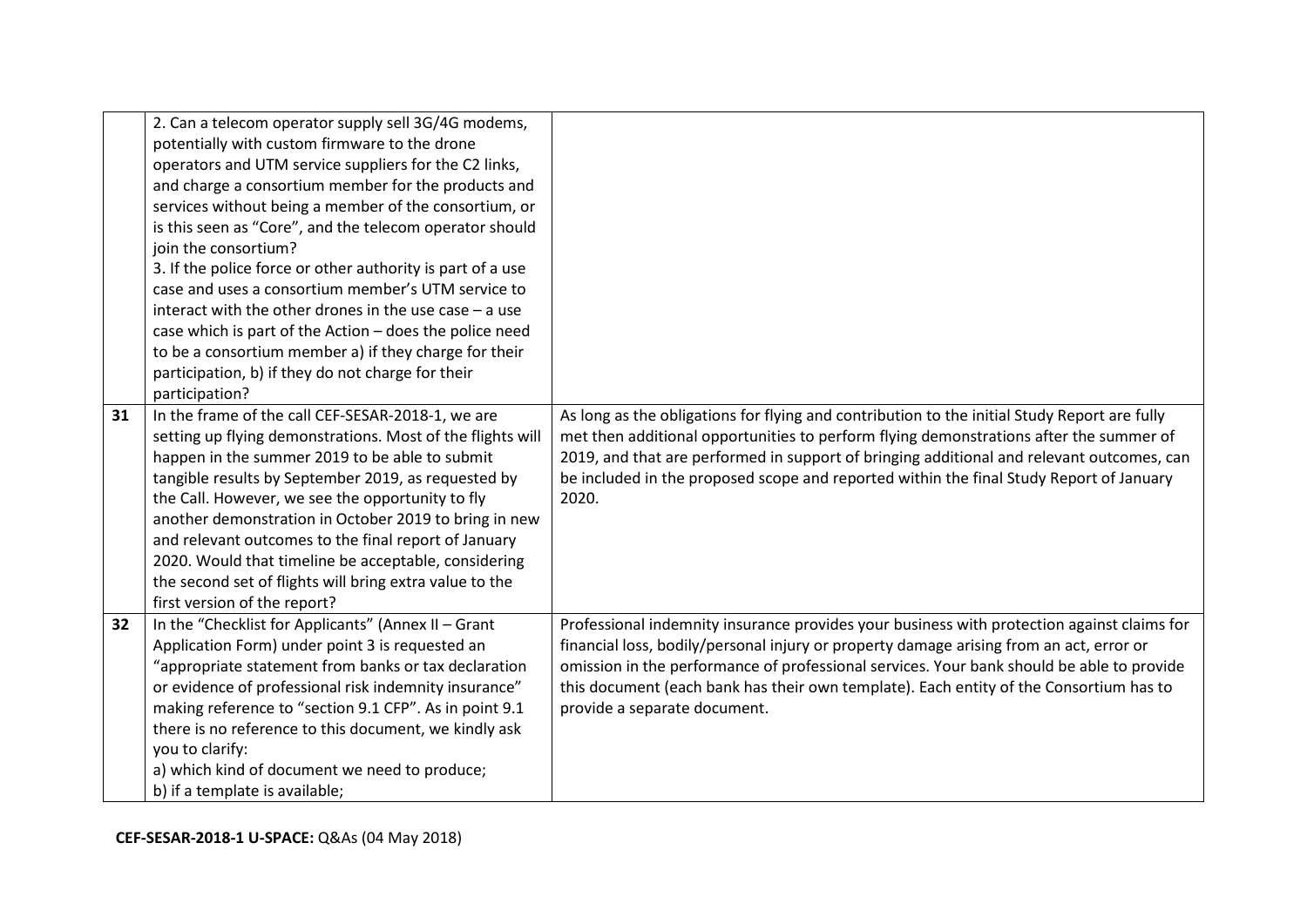|    | c) if this statement must be unique for the whole           |                                                                                                            |
|----|-------------------------------------------------------------|------------------------------------------------------------------------------------------------------------|
|    | consortium or provided by each entity forming the           |                                                                                                            |
|    | consortium.                                                 |                                                                                                            |
| 33 | In the "Checklist for Applicants" (Annex II - Grant         | Yes, the audit report is necessary. According to the Call for proposals the requirement                    |
|    | Application Form) under point 4 is requested "in case a     | applies to each entity forming the consortium (see also answer to question 28).                            |
|    | grant is >750.000,00, an audit report produced by an        |                                                                                                            |
|    | approved external auditor certifying the accounts for       |                                                                                                            |
|    | the last financial year available (section 9.1 CFP)". Since |                                                                                                            |
|    | the balance sheet, requested under the correct point        |                                                                                                            |
|    | 8.1 of the financial capacity section CFP, is normally      |                                                                                                            |
|    | certified by an external auditor, we would like to know     |                                                                                                            |
|    | if the audit report is still necessary and if so, whether   |                                                                                                            |
|    | this report must be unique for the whole consortium or      |                                                                                                            |
|    | provided by each entity forming the consortium.             | Please see Section 6.1 of the Call.                                                                        |
| 34 | NEW!                                                        |                                                                                                            |
|    | Could you please confirm if a government entity could       | The following types of applicants are eligible: One or more EU Member State(s); or a                       |
|    | participate as a partner in this call?                      | consortium of public or private undertakings or bodies.                                                    |
|    |                                                             | Depending on its legal status, a government body appear to be entitled to participate as a<br>public body. |
| 35 | NEW!                                                        | Under Section 8.2 of the Call for proposals, the need to demonstrate financial and                         |
|    | Our entity is listed on a stock exchange, of which 53% of   | operational capacity does not apply to applicants/entities which are either a Member                       |
|    | the shared capital is held by the Italian Government, in    | State, a third country or a public sector body established in the EU. This Section further                 |
|    | charge of the provision of air traffic control and          | defines a public sector body as a "regional or local authority, body governed by public law                |
|    | navigation services within the airspace and the airports    | or association formed by one or several such bodies governed by public law".                               |
|    | placed under its own responsibility by national law         | It appears therefore that an entity listed on a stock exchange would not fall under the                    |
|    | without time limit. Our understanding is that our entity    | definition of a public sector body. The need to demonstrate financial and operation                        |
|    | falls within the definition of public sector body defined   | capacity would consequently apply.                                                                         |
|    | under section 8.2 of the Call for proposal CEF-SESAR-       |                                                                                                            |
|    | 2018-1 U-SPACE and therefore, does not need to              |                                                                                                            |
|    | demonstrate its financial and operational capacity. We      |                                                                                                            |
|    | kindly ask you to confirm if our understanding is           |                                                                                                            |
|    | correct.                                                    |                                                                                                            |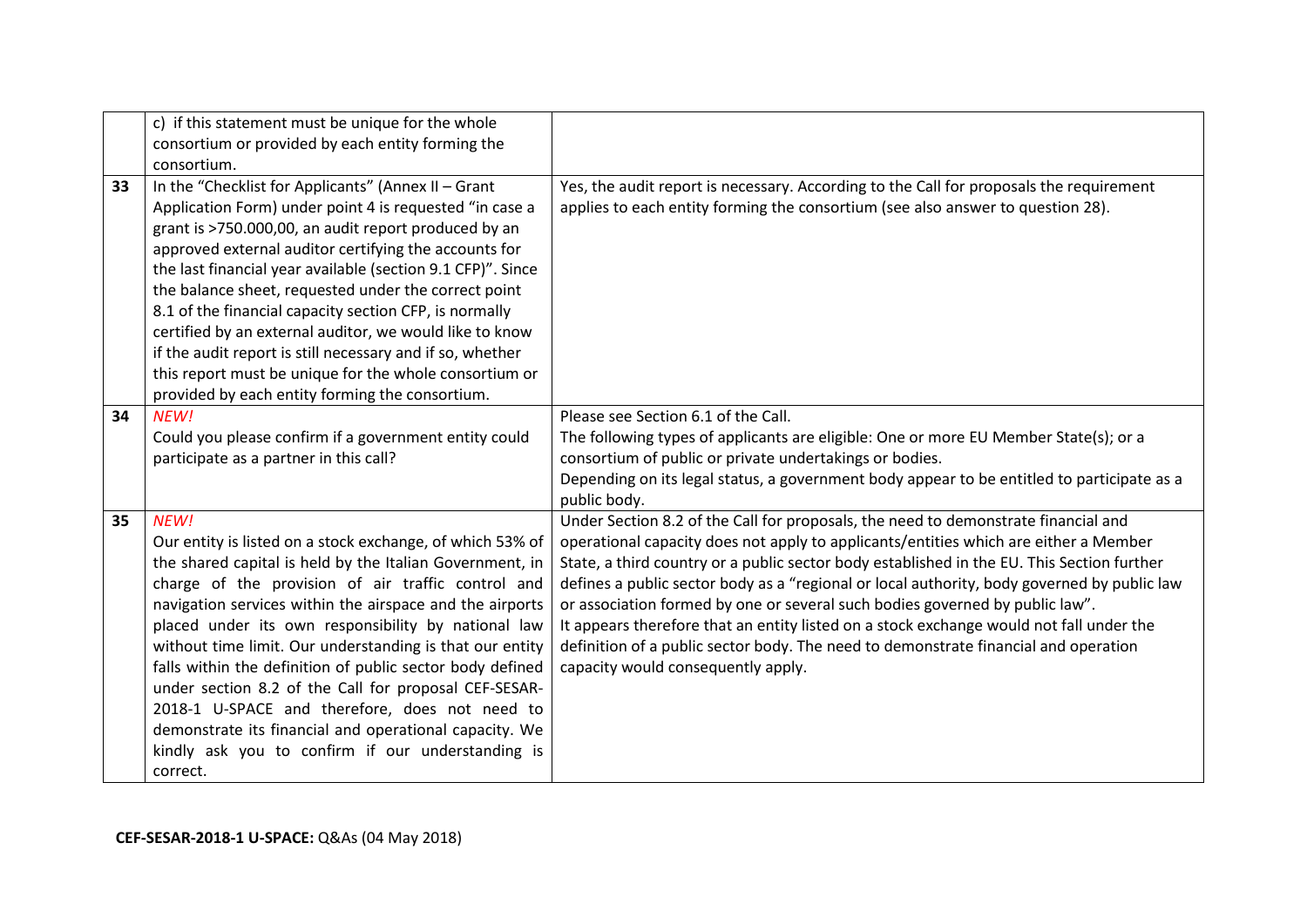| 36 | NEW!                                                         | Under Section 6.1 of the Call for proposals that defines the eligible applicants, EU Member  |
|----|--------------------------------------------------------------|----------------------------------------------------------------------------------------------|
|    | Could you please confirm if a Municipality could be a        | State or a consortium made of public or private undertakings or bodies may apply to the      |
|    | partner in such project?                                     | present Call for proposals. As a public body, a municipality can participate to a consortium |
|    | Finally, can the coordinator have a managing and             | as a member thereto.                                                                         |
|    | dissemination entity as a partner for the financial,         | Under Section 6.1, a consortium is formed by entities forming the consortium. A              |
|    | administrative and dissemination activities?                 | consortium must nominate a consortium coordinator.                                           |
|    |                                                              | Please consult ANNEX III to the Call - Model Grant Agreement under the Connecting            |
|    |                                                              | Europe Facility which stipulates the specific role and obligations of a consortium           |
|    |                                                              | coordinator. It is not possible to transfer these obligations to another entity forming the  |
|    |                                                              | consortium.                                                                                  |
| 37 | NEW!                                                         | a) Beneficiary/ies is/are the applicants (i.e. one or more EU Member State or all entities   |
|    | We are considering to participate in a consortium and        | forming a consortium) whose proposal will be awarded under the conditions stipulated in      |
|    | would like to make some parts of the Agreement clear:        | the call and with whom the SJU will sign a grant agreement.                                  |
|    | a) Who are the "The Beneficiaries" in the Agreement;         | For the definition of an applicant, please see Section 6.1 of the Call.                      |
|    | b) Is sharing intellectual property rights obligatory? If    | b) The provisions on intellectual and industrial property rights stipulated in the grant     |
|    | yes, what are the possibilities to avoid it?                 | agreement apply. Modifications of the provisions of the Model Grant Agreement are not        |
|    |                                                              | possible.                                                                                    |
| 38 | NEW!                                                         | The checklist for Applicant in Annex II - Application form has been corrected accordingly    |
|    | Yet, we're still quite unclear what exactly is required as   | and published on the website https://www.sesarju.eu/procurement                              |
|    | for the following Q&A n. 32. In the Annex II there's a       |                                                                                              |
|    | request for "appropriate statement from banks or tax         |                                                                                              |
|    | declaration or evidence of professional risk indemnity       |                                                                                              |
|    | insurance for an insurance". This is referred to CFP 9.1,    |                                                                                              |
|    | while clearly it refers the par. 8.1 of the Call "Financial  |                                                                                              |
|    | Capacity". In the CFP text, there's no such request.         |                                                                                              |
|    | When we compare the 8.1 text of this CFP with, i.e. the      |                                                                                              |
|    | SJU Call for VLD GEOFENCING Call, this is even more          |                                                                                              |
|    | evident. In this previous call, par. 8.1. the recital is the |                                                                                              |
|    | following:                                                   |                                                                                              |
|    | The applicants' financial capacity will be assessed on the   |                                                                                              |
|    | basis of the following supporting documents to be            |                                                                                              |
|    | submitted with the application:                              |                                                                                              |
|    | 1. a declaration on their honour and                         |                                                                                              |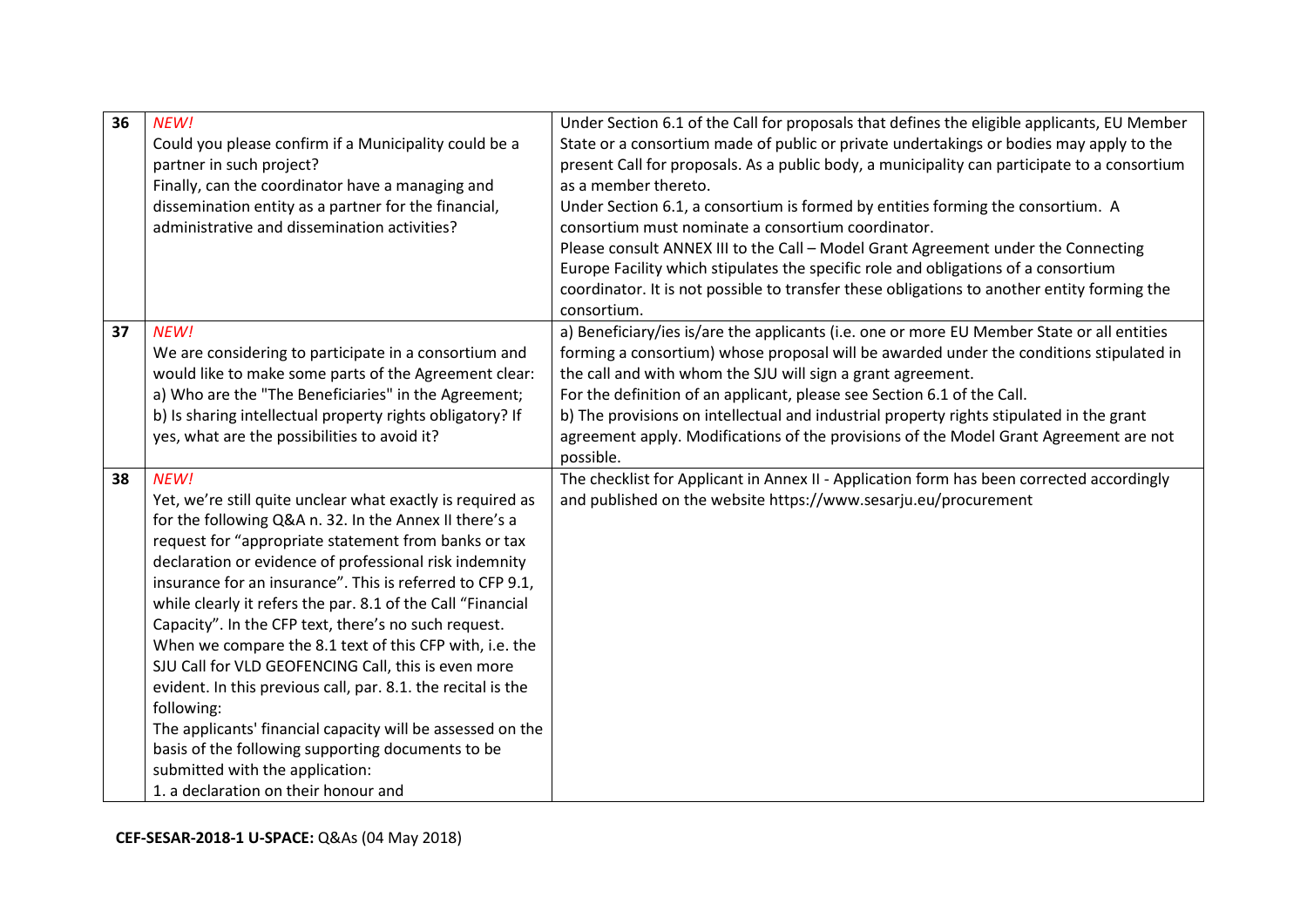|    | <b>EITHER</b><br>(2) the profit and loss account as well as the balance<br>sheet for the last financial year for which the accounts<br>were closed; for newly created entities: the business<br>plan might replace the above documents;<br>OR<br>(3) the table provided for in the application form, filled<br>in with the relevant statutory accounting figures, in<br>order to calculate the ratios as detailed in the form. (3)<br>Appropriate statement from banks or tax declaration<br>or evidence of professional risk indemnity insurance.<br>OR<br>Looking more in depth on the web, it looks like this<br>request is one of the possibilities to provide evidences<br>of the financial capabilities, as for CFP 8.1. Specifically,<br>the provision of "appropriate statement from banks or<br>tax declaration or evidence of professional risk<br>indemnity insurance", seems to apply to "natural<br>persons" rather than companies, which will provide the<br>balance sheets and other evidences of its financial<br>capability. |                                                                                                                                                                                                                                                                                                                                                                                                                                                                                                                                                         |
|----|-----------------------------------------------------------------------------------------------------------------------------------------------------------------------------------------------------------------------------------------------------------------------------------------------------------------------------------------------------------------------------------------------------------------------------------------------------------------------------------------------------------------------------------------------------------------------------------------------------------------------------------------------------------------------------------------------------------------------------------------------------------------------------------------------------------------------------------------------------------------------------------------------------------------------------------------------------------------------------------------------------------------------------------------------|---------------------------------------------------------------------------------------------------------------------------------------------------------------------------------------------------------------------------------------------------------------------------------------------------------------------------------------------------------------------------------------------------------------------------------------------------------------------------------------------------------------------------------------------------------|
|    | Since deadline is quickly approaching, we urgently need<br>to have a clear statement whether what is requested is<br>mandatory (for each member of the consortium) or it is<br>one of the options to prove each member financial<br>capacity.                                                                                                                                                                                                                                                                                                                                                                                                                                                                                                                                                                                                                                                                                                                                                                                                 |                                                                                                                                                                                                                                                                                                                                                                                                                                                                                                                                                         |
| 39 | NEW!<br>Is it possible to submit application by the consortium,<br>that formally will be set up (with the signed agreement)<br>after submission the application? When is the deadline<br>for establishing formally the consortium?                                                                                                                                                                                                                                                                                                                                                                                                                                                                                                                                                                                                                                                                                                                                                                                                            | All entities involved in the Consortium must be identified in the Application Form at the<br>time of the submission of the proposal. Under Art. 12 of the Model Grant Agreement,<br>"beneficiaries within the Consortium shall conclude an internal cooperation agreement<br>regarding their operation and co-ordination, including all internal aspects related to the<br>management of the beneficiaries and the implementation of the action". There is no<br>obligation to have such a consortium agreement signed at the time of the submission of |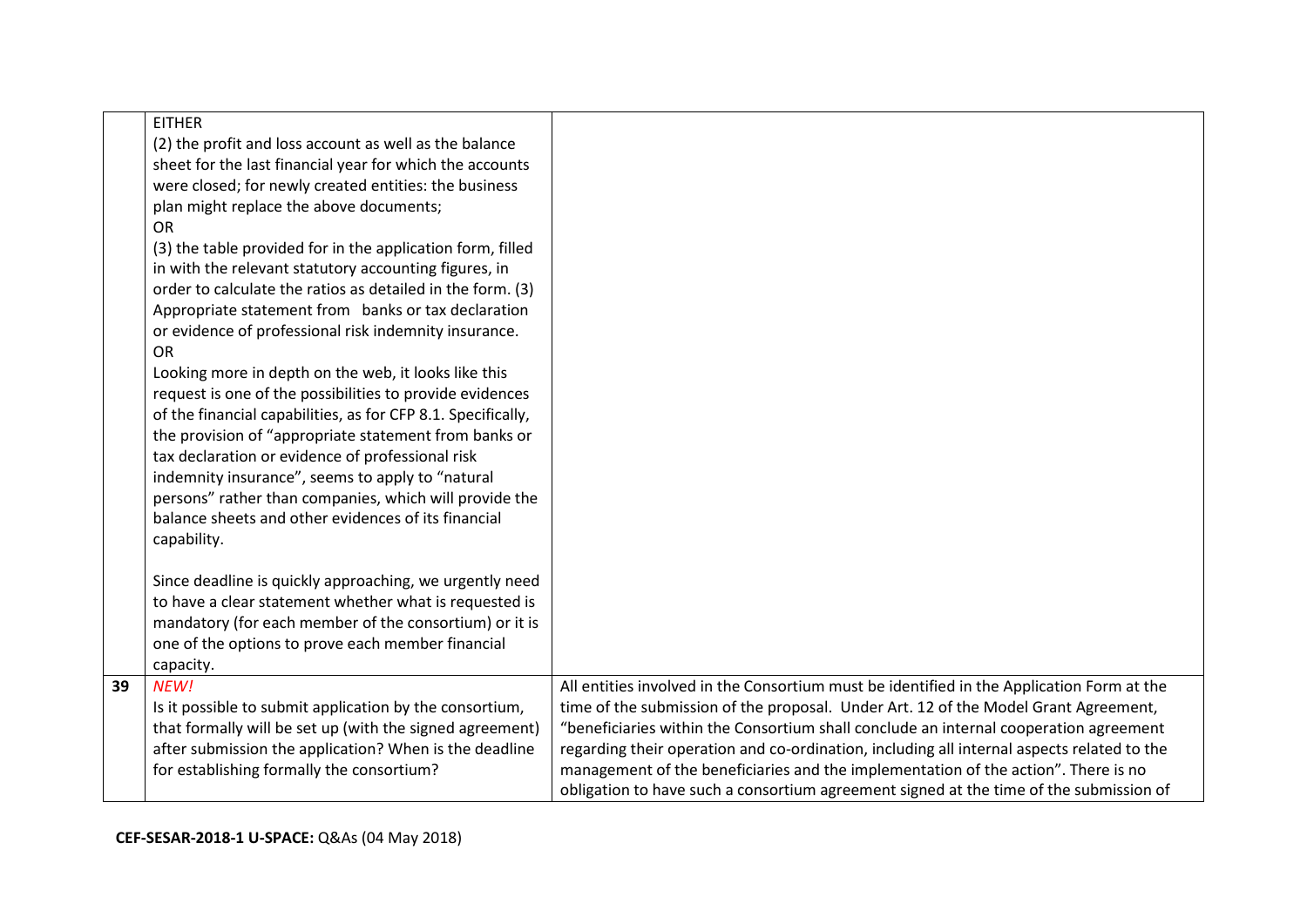|    |                                                              | proposal, however, the consortium shall have it signed, if awarded a grant, and before the       |
|----|--------------------------------------------------------------|--------------------------------------------------------------------------------------------------|
|    |                                                              | signature of the relevant grant agreement, at the latest.                                        |
| 40 | NEW!                                                         | 1. All affiliated entities supporting the implementation of the action must be identified.       |
|    | 1. Omitting Affiliates & Management/Structure                |                                                                                                  |
|    | Info: Section 6.1.5 of the CFP states that "[e]ntities       |                                                                                                  |
|    | forming the consortia may designate affiliated entities      | 2. a) Affiliated entities supporting the implementation of the action must be identified.        |
|    | within the meaning of Article 122(2)(b) of the Financial     | There is no need to identify affiliated entities which are not supporting the action.            |
|    | Regulation, for the purposes of supporting the               | b) All affiliated entities supporting the implementation of the action must be identified,       |
|    | implementation of the action submitted for                   | regardless of the points quoted above.                                                           |
|    | funding." Accordingly, please confirm that if a coalition    |                                                                                                  |
|    | member is not requesting nor receiving funding, that         |                                                                                                  |
|    | coalition member does not need to identify affiliate         | 3. Please refer to paragraph 2 of Section 8.2 (Operational Capcity) of the call for proposals.   |
|    | entities (see Secs. 1.1.3, 1.3.3, 11.1.3, 11.2.3 of the      | "Applicants must show within their respective proposal the intended means of delivering          |
|    | Application, Annex. II.) and/or its management and           | the complete set of skills, competencies, experience and availabilities in all aspects of the    |
|    | entity structure (see Sec. I.4 of the application, Annex.    | planning, executing, coordination, analysis and reporting necessary to cover the full scope      |
|    | $II.$ );                                                     | described in Section 2 and applicable parts of section 3 of the Technical Specifications         |
|    | 2. Clarification on "Affiliate": We would appreciate         | document."                                                                                       |
|    | further clarification on what is considered an Affiliate     | In this context the list and description of the technical equipment, tools and/or facilities at  |
|    | entity. Footnote 9 of the CFP states "Affiliated entities    | the disposal of the applicant" specifically refers to the technical equipment, tools and/or      |
|    | are legal entities having a structural legal or capital link | facilities related to the proposed activities (i.e., not all equipment, tools and facilities the |
|    | with applicants, which is neither limited to the action      | Consortium Lead or Consortium Members may have that are unrelated to this proposal or            |
|    | nor established for the sole purpose of its                  | the proposed activities). The list and description provided is therefore NOT limited to that     |
|    | implementation, may take part in the action as               | provided solely by the consortium lead, but those at the disposal of the applicant in the        |
|    | affiliated entities. For that purpose, applicants shall      | context of the whole scope of the work to be performed.                                          |
|    | identify such affiliated entities in the application         |                                                                                                  |
|    | form." We recognize your definition in Footnote 9 of         | 4. Please refer to paragraph 2 of Section 8.2 (Operational Capcity) of the call for proposals.   |
|    | the CFP is similarly worded to Article 122(2)(b) of the      | "Applicants must show within their respective proposal the intended means of delivering          |
|    | Financial Regulation, which is also referenced in Section    | the complete set of skills, competencies, experience and availabilities in all aspects of the    |
|    | 6.1.5 of the CFP. We would appreciate (a) confirmation       | planning, executing, coordination, analysis and reporting necessary to cover the full scope      |
|    | that coalition members should only identify affiliate        | described in Section 2 and applicable parts of section 3 of the Technical Specifications         |
|    | entities that will provide support to the coalition          | document."                                                                                       |
|    | member in furtherance of the proposed activities; and        | In this context the list and description of the patents at the disposal of the applicant relates |
|    | (b) clarification on the level or type of support for which  |                                                                                                  |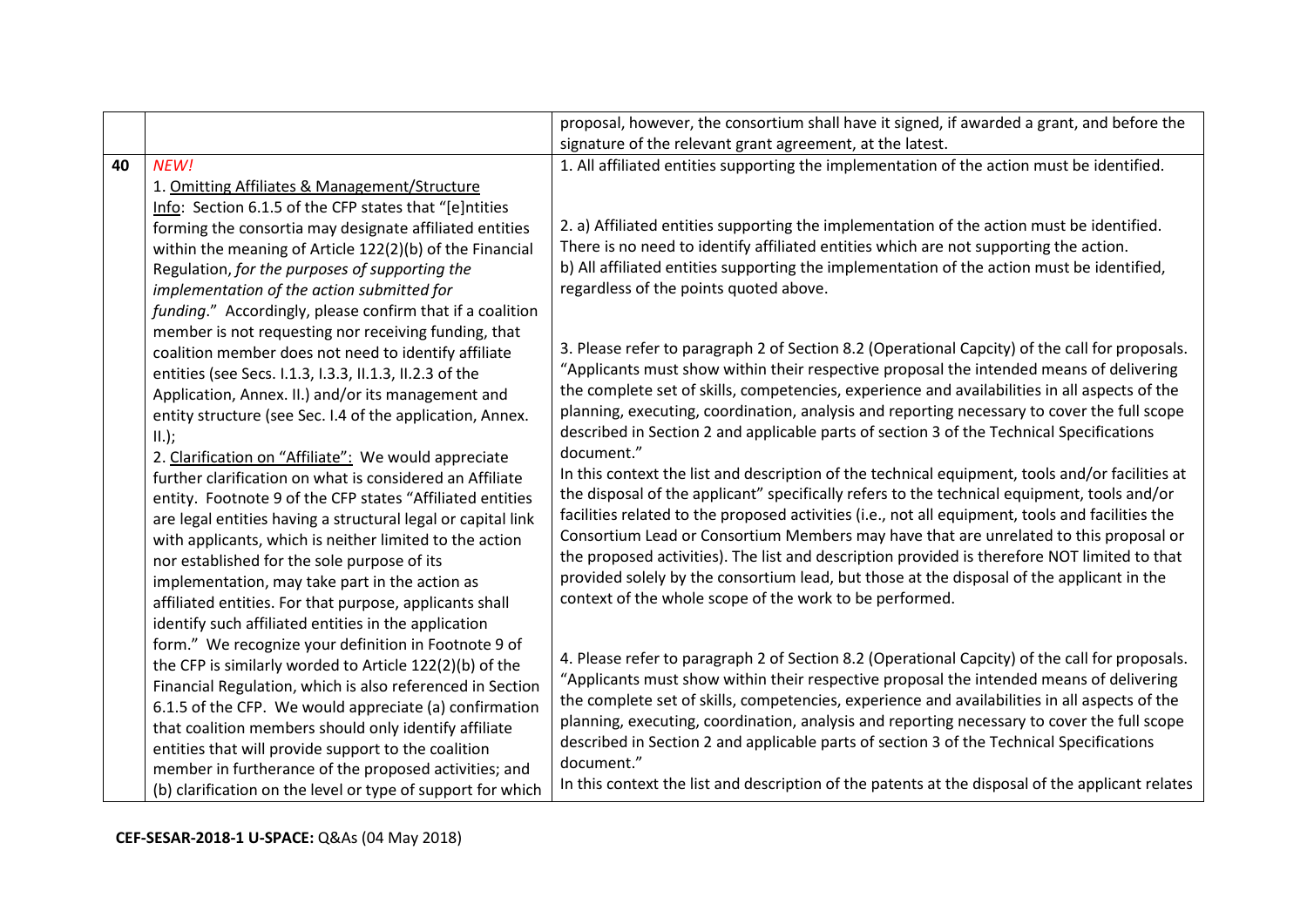|    | an affiliate entity should be identified, including but not    | to the operational capacity of the organisation to perform the work being called for. You  |
|----|----------------------------------------------------------------|--------------------------------------------------------------------------------------------|
|    | limited to whether an affiliate should be identified, for      | may choose relevant patents as necessary to best show the operational capacity of the      |
|    | example, (i) only if it is contributing funds, or (ii) only if | organisation to undertake the Action.                                                      |
|    | it is signing documents as part of the application; or (iii)   |                                                                                            |
|    | if it pays the salary of one or more individuals who may       | 5. We understand it that your question refers to the Declaration on Honour - Situations of |
|    | also be involved in the proposed activities?;                  | exclusion concerning the entity(ies).                                                      |
|    | 3. Scope of Request Concerning Technical Equipment,            | No, any relevant judgement or decision is to be considered when filling in the Declaration |
|    | Tools and Facilities: Section 8.2 of the CFP indicates         | on Honour, regardless of the jurisdiction.                                                 |
|    | that applicant must provide "[a] list and description of       |                                                                                            |
|    | the technical equipment, tools and/or facilities and           |                                                                                            |
|    | patents at the disposal of the applicant". With regard         |                                                                                            |
|    | to a list and description of the technical equipment,          |                                                                                            |
|    | tools and/or facilities at the applicant's disposal, please    |                                                                                            |
|    | confirm the information requested is only with regard          |                                                                                            |
|    | to the consortium lead. Please also confirm the request        |                                                                                            |
|    | is also only with regard to the technical equipment,           |                                                                                            |
|    | tools and/or facilities related to the proposed activities     |                                                                                            |
|    | (i.e., not all equipment, tools and facilities the             |                                                                                            |
|    | Consortium Lead or Consortium Members may have                 |                                                                                            |
|    | that are unrelated to this proposal or the proposed            |                                                                                            |
|    | activates);                                                    |                                                                                            |
|    | 4. Scope of Request Concerning Patents: With regard to         |                                                                                            |
|    | identifying and describing patents, as referenced in           |                                                                                            |
|    | Section 8.2 of the CFP, please confirm that this is a          |                                                                                            |
|    | request to identify and describe only EU patents               |                                                                                            |
|    | specifically claiming a UAS traffic management system          |                                                                                            |
|    | that are owned by the consortium lead or consortium            |                                                                                            |
|    | members.                                                       |                                                                                            |
|    | 5. Scope of Judgments/Decisions: Please confirm that           |                                                                                            |
|    | any request to identify, declare or provide copies of          |                                                                                            |
|    | final judgments or final administrative decisions is           |                                                                                            |
|    | limited in scope to jurisdictions in the EU.                   |                                                                                            |
| 41 | NEW!                                                           | In case of termination, with regard to the rights and obligations towards the SJU, please  |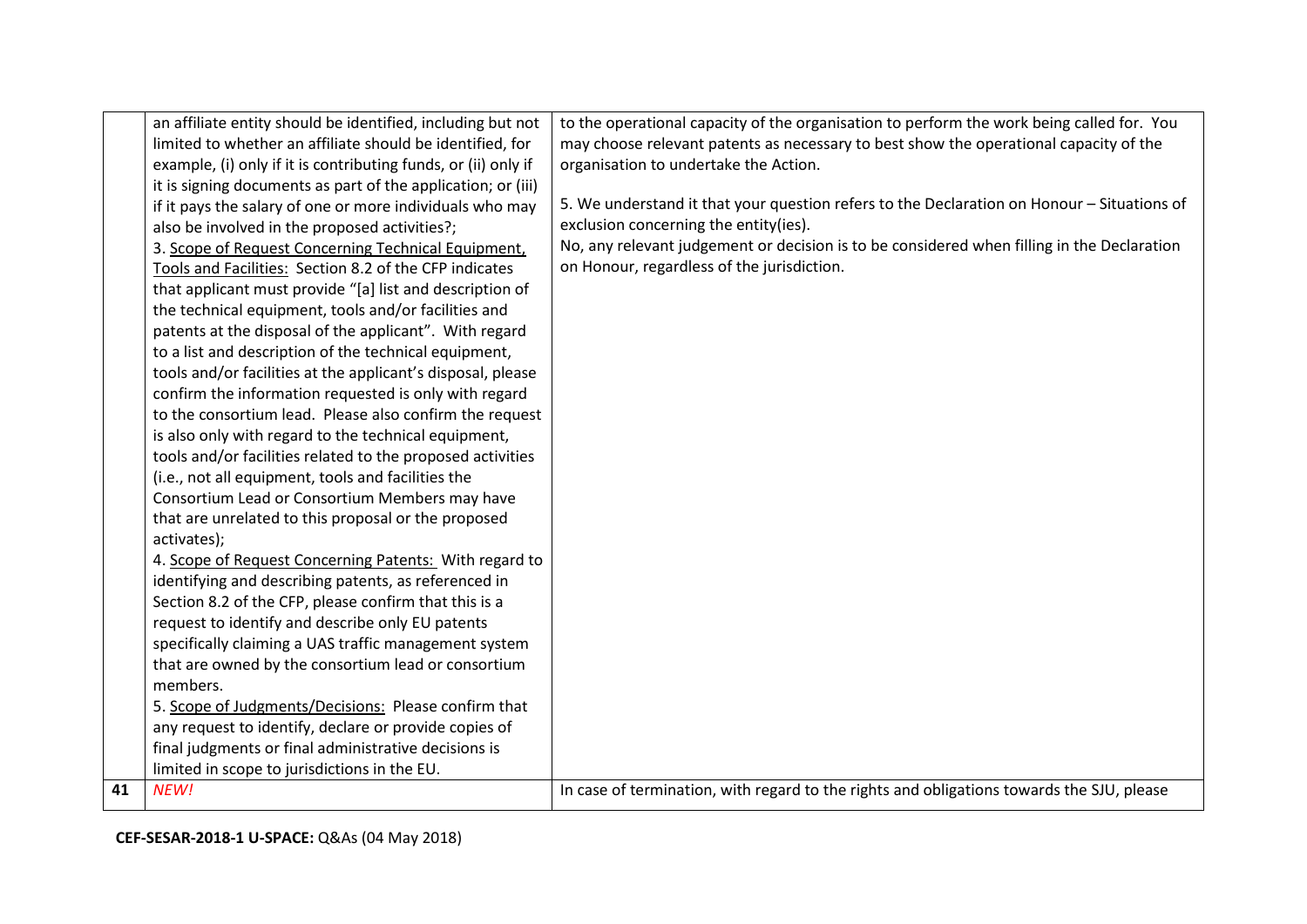|    | We are a privately held company and we intend to join   | refer to Article II.16 of the Model Grant Agreement which stipulates the rules on                |
|----|---------------------------------------------------------|--------------------------------------------------------------------------------------------------|
|    | one of the U-space consortiums. Can you explain the     | terminating the Grant Agreement. In particular, please refer to Article II.16.2 Termination      |
|    | termination criteria and process for exiting the        | of the participation of one or more beneficiaries by the coordinator.                            |
|    | consortium, so that we can have a better understanding  | The SJU is not in the position to comment on the rights and obligations which the entities       |
|    | of our legal commitment?                                | forming the consortium might stipulate among them.                                               |
| 42 | NEW!                                                    | Yes, there are no restrictions in terms of participation as applicants.                          |
|    | Can a company participate in two projects within the U- |                                                                                                  |
|    | space Call through different consortiums at the same    |                                                                                                  |
|    | time?                                                   |                                                                                                  |
| 43 | NEW!                                                    | Please take note of the following provisions of the model GA regarding the costs declared:       |
|    | If a consortium including both ANSP(s) and other        | II.19.1 (d) they are identifiable and verifiable, in particular being recorded in the accounting |
|    | organisations are awarded a co-financing grant for a U- | records of the beneficiary and determined according to the applicable accounting                 |
|    | Space demonstration, how should ANSP's take possible    | standards of the country where the beneficiary is established and with the usual cost            |
|    | funding into account when defining their air navigation | accounting practices of the beneficiary;                                                         |
|    | Unit rate for the coming years?                         | II.19.2 : "Direct costs" of the action are those specific costs which are directly linked to the |
|    | More specifically, every year ANSP's are obliged to     | implementation of the action and can therefore be attributed directly to it.                     |
|    | adjust their Unit Rate. How should ANSP's take possible | II.20.1: the beneficiary must be able to provide adequate supporting documents to prove          |
|    | funding into account, determining their Unit Rate?      | the costs declared, such as contracts, invoices and accounting records. In addition, the         |
|    | More on Unit Rates:                                     | beneficiary's usual accounting and internal control procedures must permit direct                |
|    | https://www.eurocontrol.int/sites/default/files/content | reconciliation of the amounts declared with the amounts recorded in its accounting               |
|    | /documents/route-charges/reference-                     | statements as well as with the amounts indicated in the supporting documents.                    |
|    | documents/eurocontrol-principles-effective-01-11-       | II.25.3.5 : Where the final amount of the grant determined in accordance with Articles           |
|    | 2013-en.pdf                                             | II.25.1 and II.25.2 would result in a profit for the beneficiaries, the profit shall be deducted |
|    |                                                         | in proportion to the final rate of reimbursement of the actual eligible costs of the action      |
|    |                                                         | approved by the JU for the categories of costs referred to in Article 3(a)(i). This final rate   |
|    |                                                         | shall be calculated on the basis of the final amount of the grant in the form referred to in     |
|    |                                                         | Article 3(a)(i), as determined in accordance with Articles II.25.1 and II.25.2.                  |
|    |                                                         | Based on the above, the ANSP should have an accounting system that permits direct                |
|    |                                                         | reconciliation of the costs claimed for U-SPACE and make sure that these activities are not      |
|    |                                                         | reimbursed by the Unit Rates, or if they are, that you declare this part under receipts,         |
|    |                                                         | which will be deducted in proportion to the final rate of reimbursement of the actual            |
|    |                                                         | eligible costs of the action.                                                                    |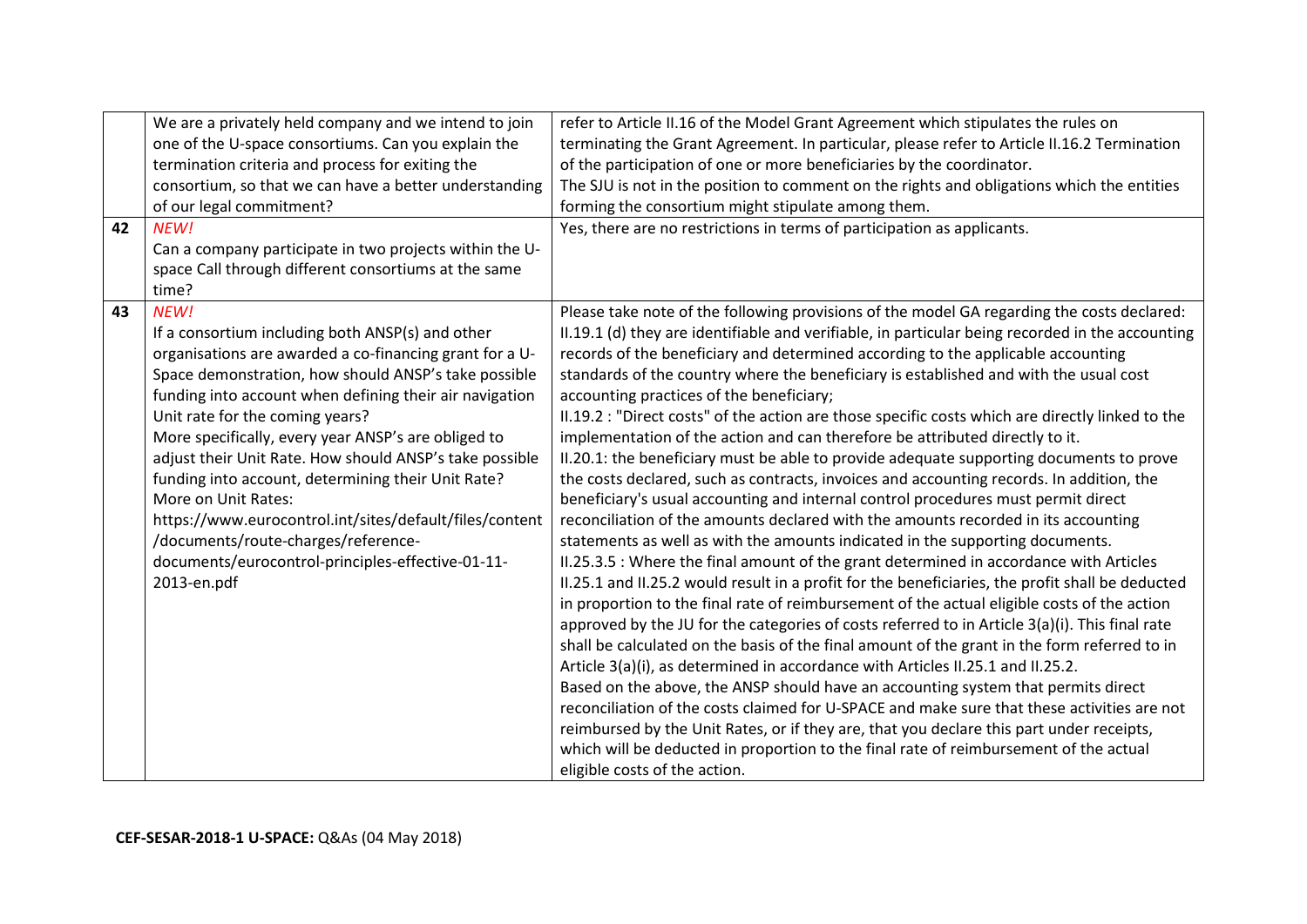| 44 | NEW!                                                     | See Answer to question 28. According to the Call for proposals the requirement applies to     |
|----|----------------------------------------------------------|-----------------------------------------------------------------------------------------------|
|    | With reference to the para 8.1 of the document "Call     | each entity forming the consortium.                                                           |
|    | for Proposals CEF-SESAR-2018-1 - U-space - Final": Can   |                                                                                               |
|    | it be understood that if some members of the             |                                                                                               |
|    | consortium (with a small participation in the budget) do |                                                                                               |
|    | not comply with the requirement of presenting an audit   |                                                                                               |
|    | report, the SJU may consider to require additional       |                                                                                               |
|    | measures to guarantee the financial capacity of the      |                                                                                               |
|    | Consortium for developing the project, but the proposal  |                                                                                               |
|    | will continue with the evaluation process?               |                                                                                               |
| 45 | NEW!                                                     | 1+2: Section 6.2.1 of the Call states that "any applicant that cannot provide the agreement   |
|    | We do not fully understand the Call for Proposal 6.2.1.  | of the EU Member State for the location where the studies and/or pilot activities are         |
|    | Section:                                                 | proposed to be performed will not be eligible." This follows the provisions of Article 9.1 of |
|    | 1. Each member of the consortium needs a Member          | the CEF Regulation where proposals shall be submitted [] with the agreement of the            |
|    | State Agreement where we would like to perform the       | Member States concerned". The concept of "Member State concerned" is explained in             |
|    | demonstrations, or just the consortium leader needs      | Q27.                                                                                          |
|    | that document?;                                          | Hence, if the demonstration activities are to be carried out on the territory of several      |
|    | 2. If we perform the whole demonstration in the          | Member States, each of these Member States must provide its agreement to the proposal.        |
|    | consortium's leader country, do we need a member         | The Coordinator shall provide one agreement on behalf of the Consortium for (each of the)     |
|    | state agreement if other participants take part in the   | Member State concerned (see Section 4.3 of the Application form).                             |
|    | studies only?                                            |                                                                                               |
| 46 | NEW!                                                     | Full information on submission procedure is provided in the Call for Proposals, Section 14.   |
|    | As we have only applied for funding under the H2020      | For more information about this call for proposals, please consult the website                |
|    | programme and not under the CEF programme before,        | https://www.sesarju.eu/procurement.                                                           |
|    | we feel uncertain on how we can do this. On the CEF      |                                                                                               |
|    | programme web page is only little information and this   |                                                                                               |
|    | call is not listed there. How shall we apply?            |                                                                                               |
| 47 | NEW!                                                     | See Answer to question n.46.                                                                  |
|    | What is the difference in the proposal submission        |                                                                                               |
|    | process between H2020 and CEF programmes? How to         |                                                                                               |
|    | submit a proposal under CEF programme?                   |                                                                                               |
| 48 | NEW!                                                     | Templates for submission to the call CEF-SESAR-2018-1 are available at the website            |
|    | I want to use specific sections of a proposal submitted  | https://www.sesarju.eu/procurement, and in particular Annex II - Application form, Annex      |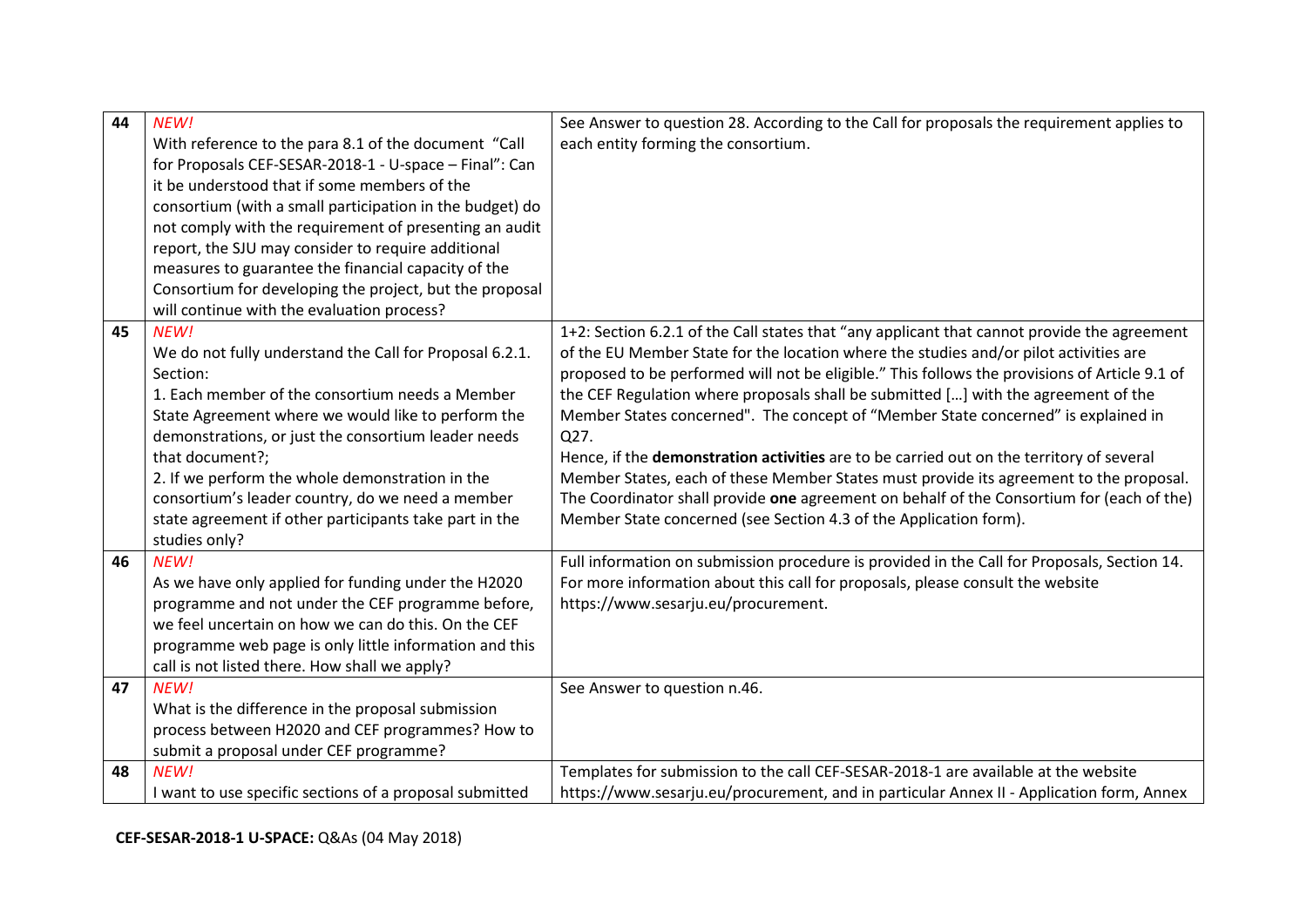|    | within the H2020 Call. The proposal was not successful     | II a Declaration on honour on eligibility, exclusion and selection, and Annex II b Model    |
|----|------------------------------------------------------------|---------------------------------------------------------------------------------------------|
|    | and we didn't receive funding. What are the differences    | estimated budget of the action. See also answer to question n.46.                           |
|    | between H2020 and CEF templates for proposals?             |                                                                                             |
|    | According to my interpretation of Technical                |                                                                                             |
|    | Specifications in Annex 1 there are no major differences   |                                                                                             |
|    | in the sectioning and subtopics between the templates      |                                                                                             |
|    | of the two mentioned programmes.                           |                                                                                             |
| 49 | NEW!                                                       | As stated in Annex I - Technical Specifications, Section 1,6 : "Nine (9) projects that have |
|    | I am not able to identify the projects mentioned in        | been rewarded under and Exploratory Research RPAS call organised in 2016 (ER2-RPAS call     |
|    | section 1.6 "Collaboration with SESAR Projects linked to   | with reference H2020-SESAR-2016-1); they have started working and will address issues       |
|    | the Actions" of the Annex I-Technical Specifications       | and challenges linked to the U-space;                                                       |
|    | CEF-SESAR-2018-1. I have already tried using the           | . One (1) VLD project awarded in Q3 2017 following the call ER3/Open VLD open call (with    |
|    | CORDIS database but was not successful. Can you            | reference H2020-SESAR-2016-2) also published in 2016, that should be kicked off in the      |
|    | please provide a link to those projects?                   | beginning of 2018;                                                                          |
|    |                                                            | • One (1) demonstration project on Active Geofencing Service (AGS) under the call with      |
|    |                                                            | reference                                                                                   |
|    |                                                            | SESAR-2017-1 which is expected to be awarded in the beginning of 2018."                     |
|    |                                                            | Therefore, the call identifier must be used in order to activate the search in the CORDIS   |
|    |                                                            | database, at the hyperlink provided in the same section:                                    |
|    |                                                            | https://cordis.europa.eu/search/simple_en.                                                  |
|    |                                                            | Only signed grant agreements will be available.                                             |
| 50 | NEW!                                                       | Without prejudice to other measures the SJU might consider taking, the deadline for the     |
|    | We would like to request for an extension of the           | call remains on the 15th May.                                                               |
|    | deadline for submitting applications by 3 weeks, i.e.      |                                                                                             |
|    | June 5 <sup>th</sup> 2018.                                 |                                                                                             |
| 51 | NEW!                                                       | 1. Under Section 1 of the Call, unless specified otherwise in the Call, the present call is |
|    | We would like to have a clarification of the role of       | governed by the rules of the SESAR Regulation, CEF Regulation and the Financial             |
|    | Member States in the U-space Call:                         | Regulation. Therefore, unless specified otherwise, the provisions of the CEF Regulation and |
|    | 1. As the Call will be financed from CEF, there are some   | the specific requirements of the call apply.                                                |
|    | obligations for Member States (regulation 1316/2013).      |                                                                                             |
|    | Is there anything specific in regards to the U-space Call? | 2. The agreement of the MS concerned requested in Section 6.2 of the Call corresponds to    |
|    | 2. We have also noticed that under point 6.2 of the        | the requirement of Article 9(1) CEF Regulation. Section 4.3 of the Application form         |
|    | Description of the Call there is an information that the   | corresponds to the template which is to be used for obtaining this agreement. Please see    |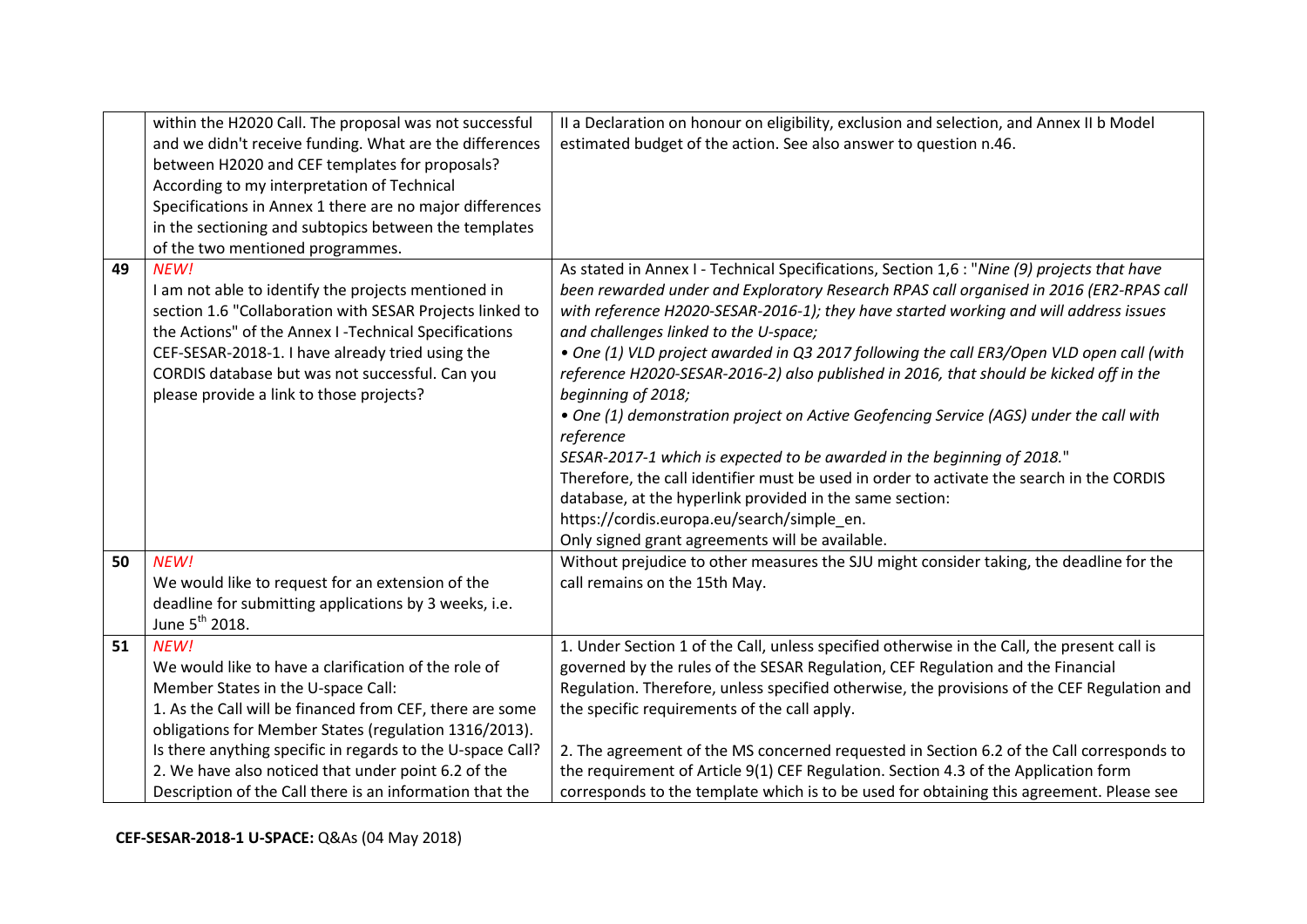|    | applicant shall provide the agreement of the EU                | also answer to Q46.                                                                          |
|----|----------------------------------------------------------------|----------------------------------------------------------------------------------------------|
|    | Member State for the location where the studies                | Apart from the Agreement of the Member State(s) concerned, please note the                   |
|    | and/or pilot activities are proposed to be performed.          | requirement of a letter of support from the National Supervisory Authority of the State      |
|    | Shall the section 4.3 of the Annex II (Grant application       | where the activities are proposed to be performed, for the purpose of the evidence of        |
|    | form for U-space call) on page 10 be treated as the            | operational capacity (Section 8.2 of the Call).                                              |
|    | fulfilment of the obligation of a Member State, as             |                                                                                              |
|    | stipulated in the regulation 1316/2013 or/and of the           |                                                                                              |
|    | agreement of the EU Member State for the location?             |                                                                                              |
|    | Are there any other documents that need to be                  |                                                                                              |
|    | provided by the Member State to support the                    |                                                                                              |
|    | application?                                                   |                                                                                              |
| 52 | NEW!                                                           | 1. The applicants shall submit recent supporting documents. As a general practice, the       |
|    | I would like to ask for clarification on the following:        | documents shall be issued/signed not more than six months prior to the submission of the     |
|    | 1. Is there a validity requirement for the supporting          | proposal.                                                                                    |
|    | documents (i.e. legal entity form, bank account form)?         | An applicant shall make sure that all the information stated in the documents is valid.      |
|    | In other words the approval must not have been                 | It should be noted that Annex II a "Declaration on honour on eligibility, exclusion and      |
|    | provided more than 3 months prior to the call deadline         | selection" shall be dully filled-in, signed and dated specifically for the purpose of the    |
|    | for example?                                                   | present Call.                                                                                |
|    | 2. In Annex 2b (estimated budget) provided, on tabs            |                                                                                              |
|    | "consolidated estimated budget" and "applicant no 1            | 2. Please disregard row 40 of Annex 2b as it wrongly refers to columns (I), (m) and (n); A   |
|    | etc" row 40 reads "Please calculate the sum of columns         | corrigendum will be published shortly.                                                       |
|    | $(g)$ , (I), (m) and (n) of Table 1". Could you please clarify |                                                                                              |
|    | what "columns I), m) and n) refer to?                          |                                                                                              |
| 53 | NEW!                                                           | 1. Please note that all payments are transferred to the Coordinator.                         |
|    | 1. With reference to Annex II.24.5.1: The JU may, at any       | While in general, Article II.24.5.1 allows for the described approach, please note that the  |
|    | time during the implementation of the Agreement,               | conditions are rather restricted (i.e. the reference is made to "substantial errors" (letter |
|    | suspend the pre-financing payments or payment of the           | (a)) or "recurrent errors" (b) or "major delays" (d)).                                       |
|    | balance for all beneficiaries, or suspend the pre-             | In addition, it should be noted that in accordance to Article 21 the SJU may hold the        |
|    | financing payments for any one or several beneficiaries:       | beneficiaries jointly and severally liable for any amount due to the SJU by any one of them, |
|    | May it happen that if a beneficiary (other than [entity])      | including for interest on late payment if any, in accordance with Article II.26.3(c).        |
|    | has committed an error - payment to [entity] may be            |                                                                                              |
|    | suspended?                                                     | 2. Please note that the Directive 2011/7/EU regulates combating late payment in              |
|    | 2. With reference to Annex II.24.7: Interest on late           | COMMERCIAL TRANSACTIONS.                                                                     |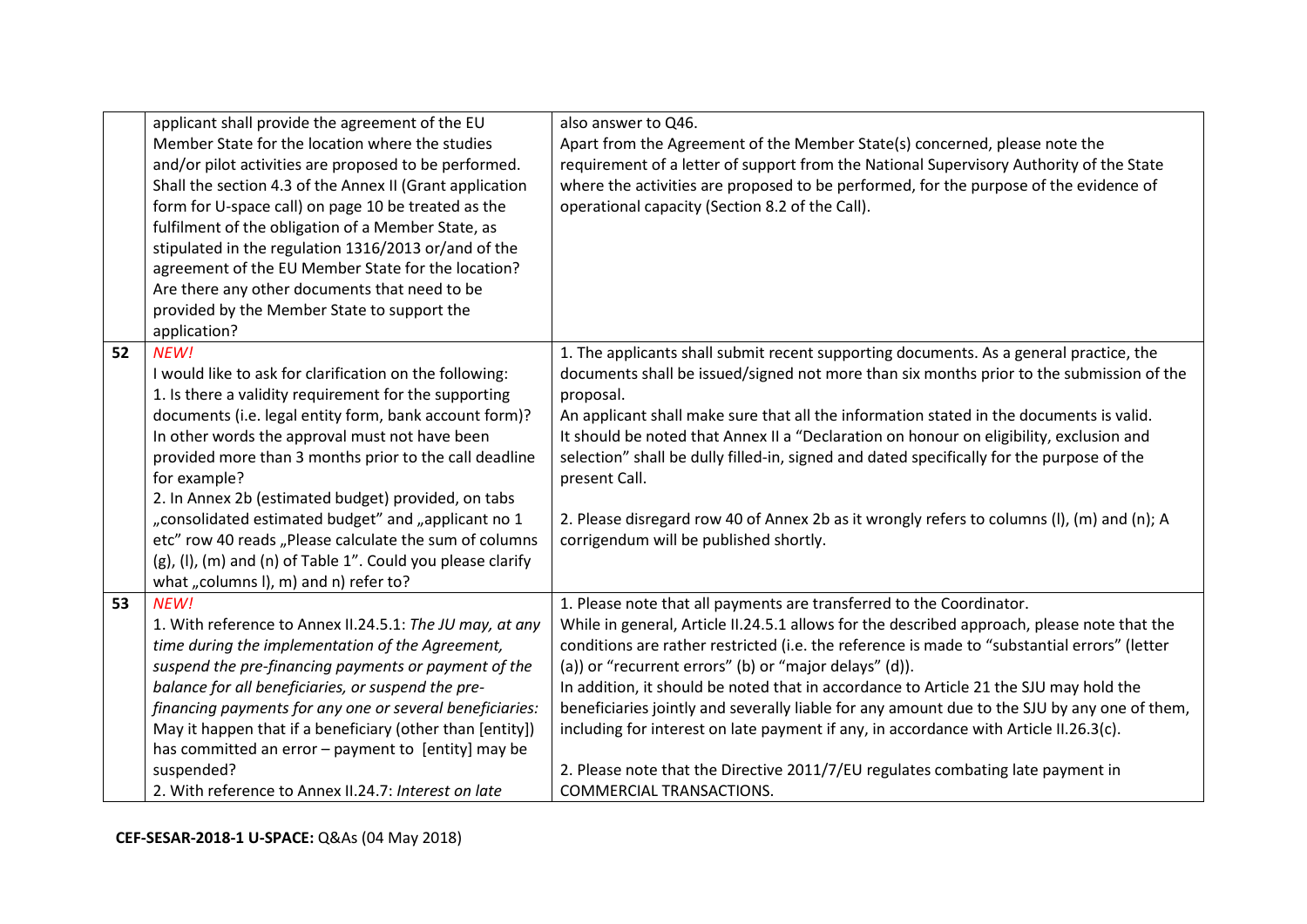|    | payment: Articles II.24.4 and II.24.5, the beneficiaries   | Under Art. 83(2) of the Commission Delegated Regulation (EU) No 1268/2012 of 29              |
|----|------------------------------------------------------------|----------------------------------------------------------------------------------------------|
|    | are entitled to interest on late payment at the rate       | October 2012 on the rules of application of Regulation (EU, Euratom) No 966/2012,            |
|    | applied by the European Central Bank for its main          | applicable to the SJU:                                                                       |
|    | refinancing operations in euros ("the reference rate"),    | "The interest rate for amounts receivable not repaid on the deadline referred to in Article  |
|    | plus three and a half points; The EU Directive 2011/7/EU   | 80(3)(b) shall be the rate applied by the European Central Bank to its principal refinancing |
|    | indicates an interest rate for late payments of at least   | operations, as published in the C series of the Official Journal of the European Union, in   |
|    | the reference rate plus 8 base points. Why will that not   | force on the first calendar day of the month in which the deadline falls, increased by:      |
|    | be applied?                                                | (a) eight percentage points where the obligating event is a public supply and service        |
|    | 3. With reference to Annex II.24.9: Date of payment:       | contract referred to in Title V;                                                             |
|    | Payments by the JU shall be deemed to be effected on       | (b) three and a half percentage points in all other cases."                                  |
|    | the date when they are debited to the JU's account. Can    |                                                                                              |
|    | it be changed to: credited to the Beneficiary's account?   | 3. This is a standard condition in SJU's agreements. No modifications to the Model Grant     |
|    | 4. The Call for proposals does not contain any provision   | Agreement are possible.                                                                      |
|    | that prohibits to make changes to the terms and            | Please see further Article 111.1 of the Commission Delegated Regulation (EU) No              |
|    | conditions of the Grant Agreement. Are applicants          | 1268/2012 of 29 October 2012 on the rules of application of Regulation (EU, Euratom) No      |
|    | allowed to provide changes to the terms and conditions     | 966/2012:                                                                                    |
|    | of the Grant Agreement together with their                 | "The date of payment is deemed to be the date on which the institution's account is          |
|    | applications?                                              | debited."                                                                                    |
|    | 5. According to section 6.2.1. of the Call for proposals,  |                                                                                              |
|    | the applicant has to provide the agreement of the EU       | 4. The Model Grant Agreement is published together with the Call in order to make sure       |
|    | Member State for the location where the studies            | that all applicants are informed in advance about the applicable rights and obligations. In  |
|    | and/or pilot activities are proposed to be performed.      | order to ensure equal treatment, no changes to the Model Grant Agreement are possible.       |
|    | However, section 6.1 provides for that the                 |                                                                                              |
|    | requirements set forth in sections 6, 7 and 8 of this Call | 5. Please see answer to Q45.                                                                 |
|    | for proposals shall apply to each entity forming the       |                                                                                              |
|    | consortium. In case the applicant is a consortium: Does    |                                                                                              |
|    | each member of the consortium has to provide an            |                                                                                              |
|    | agreement of/with the EU Member State concerned?           |                                                                                              |
|    | Or is it sufficient if the agreement with the EU Member    |                                                                                              |
|    | State is provided for by at least one member of the        |                                                                                              |
|    | consortium?                                                |                                                                                              |
| 54 | NEW!                                                       | As stated in Article 9 of the CEF Regulation, "Proposals shall be submitted [] with the      |
|    | Could you please explain what is the reason for the        | agreement of the Member States concerned". 'Member State concerned' should be                |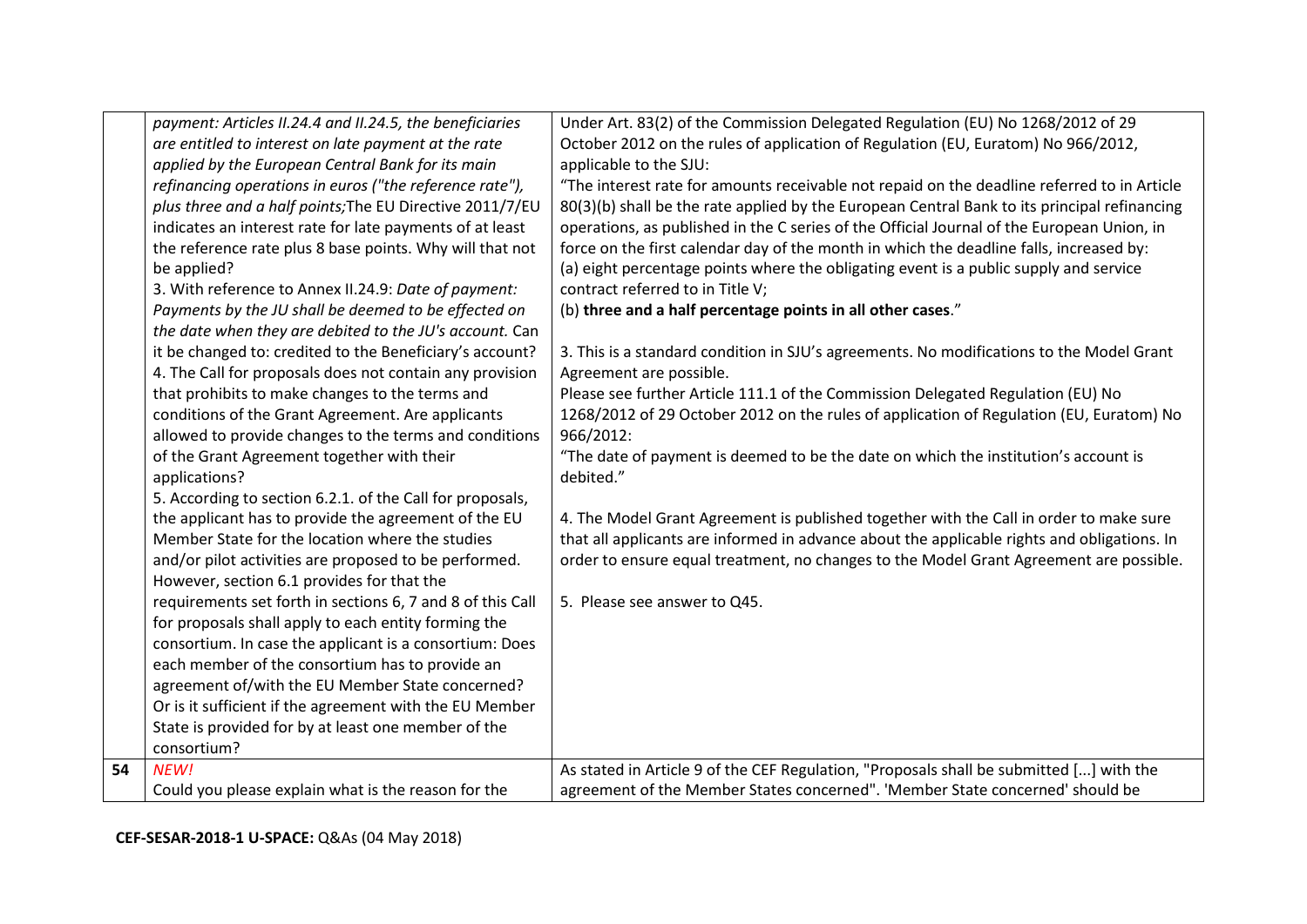|    | member state agreement? It has to be signed by a                | understood as the Member State in the territory of which the proposed Action is planned            |
|----|-----------------------------------------------------------------|----------------------------------------------------------------------------------------------------|
|    | competent EU Member State Ministry, who in our case,            | to be (or is being) implemented. In the case of this call it is the State(s) in which the          |
|    | want to know exactly what they are signing for.                 | Demonstrations are proposed to take place and the letter(s) sahll be supplied by the               |
|    |                                                                 | Applicant.                                                                                         |
| 55 | NEW!                                                            | See also Answer to Question n.26. In this context a National Supervisory Authority is the          |
|    | Which kind of document is meant with "Letter of                 | State body defined in the following link:                                                          |
|    | support from the National Supervisory Authority"?               | https://ec.europa.eu/transport/modes/air/single_european_sky/national_supervisory_en               |
|    | Which authority is allowed to sign this document?               | This body ensures the supervision of the regulatory framework in a Member State. They              |
|    |                                                                 | are responsible, in particular, for certifying and overseeing air navigation service providers     |
|    |                                                                 | as well as for the preparation of national performance plans of the Member States                  |
|    |                                                                 | concerned. Consequently, approval from this body will be required In order for live                |
|    |                                                                 | Demonstrations to be performed.                                                                    |
|    |                                                                 | The SJU, in its call, requires applicants to provide the SJU with evidence that shows the          |
|    |                                                                 | appropriate National Authority has been contacted and will not unreasonably withhold               |
|    |                                                                 | permission to fly and demonstrate in accordance with the call. This is the principle of a          |
|    |                                                                 | "letter of Support".                                                                               |
|    |                                                                 |                                                                                                    |
| 55 | NEW!                                                            | According to Article II.23.2.1 of the GA the final financial statement drawn up in                 |
|    | For efficiency purposes it is better that one of the            | accordance with Annex VI and containing: a consolidated statement of the eligible costs            |
|    | partners coordinates certain (administrative specific WP        | incurred for the implementation of the action as well as a breakdown of the eligible costs         |
|    | related) activities for different consortium                    | incurred by each beneficiary, its affiliated entities and its implementing bodies;                 |
|    | partners. Also, each of the different participating             | (ii) a summary financial statement ("summary financial statement"); this statement must            |
|    | partners is willing to share the cost and agrees to be          | include a consolidated financial statement and a breakdown of the amounts declared or              |
|    | only 50% refunded by SESAR JU. Can you therefore                | requested by each beneficiary, its affiliated entities and its implementing bodies,                |
|    | confirm that participant partners within the same               | aggregating the financial statements by beneficiary and indicating the receipts referred to        |
|    | consortium can invoice each other for centralized               | in Article II.25.3.2 for each beneficiary, its affiliated entities and its implementing bodies; it |
|    | activities and that such an invoice is eligible for             | must be drawn up in accordance with Annex VI.                                                      |
|    | reimbursement when handed in to the partner paying              | The participant partners cannot invoice each other because according to Article II.19.1            |
|    | such invoice, given that all other eligibility criteria are     | "Eligible costs" of the action are costs actually incurred by the beneficiary.                     |
|    | met related to the underlying activity? Are there any           |                                                                                                    |
|    | specific formal aspects that need to be taken into              |                                                                                                    |
|    | account when performing such an "internal" recharge<br>invoice? |                                                                                                    |